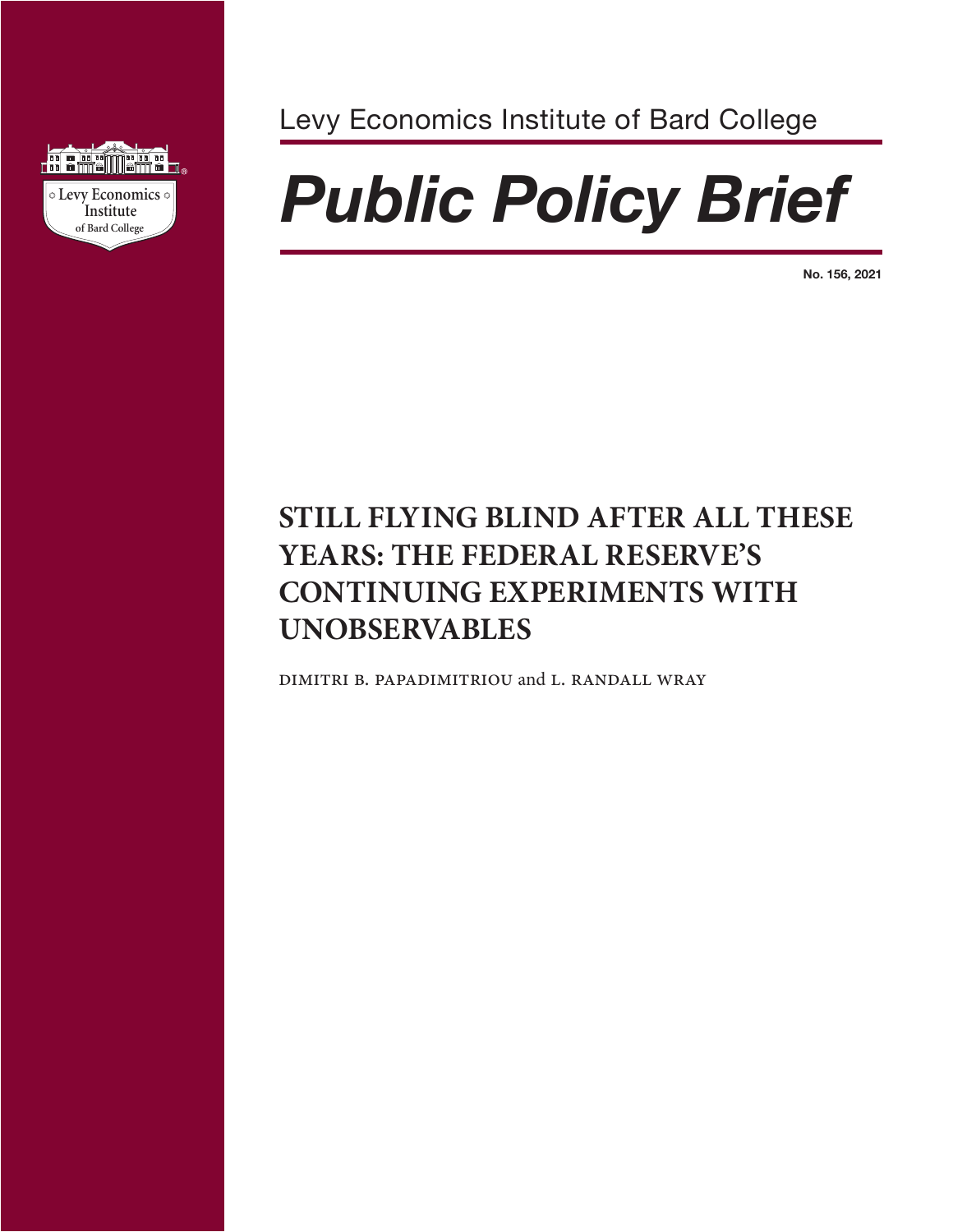# **Contents**

**3 Preface** Dimitri B. Papadimitriou

**4 Still Flying Blind After All These Years: The Federal Reserve's Continuing Experiments with Unobservables** Dimitri B. Papadimitriou and L. Randall Wray

**18 About the Authors**

The Levy Economics Institute of Bard College, founded in 1986, is an autonomous research organization. It is nonpartisan, open to the examination of diverse points of view, and dedicated to public service.

The Institute is publishing this research with the conviction that it is a constructive and positive contribution to discussions and debates on relevant policy issues. Neither the Institute's Board of Governors nor its advisers necessarily endorse any proposal made by the authors.

The Institute believes in the potential for the study of economics to improve the human condition. Through scholarship and research it generates viable, effective public policy responses to important economic problems that profoundly affect the quality of life in the United States and abroad.

The present research agenda includes such issues as financial instability, poverty, employment, gender, problems associated with the distribution of income and wealth, and international trade and competitiveness. In all its endeavors, the Institute places heavy emphasis on the values of personal freedom and justice.

Editor: Michael Stephens Text Editor: Elizabeth Dunn

The Public Policy Brief Series is a publication of the Levy Economics Institute of Bard College, Blithewood, PO Box 5000, Annandale-on-Hudson, NY 12504-5000. For information about the Levy Institute, call 845-758-7700, e-mail info@levy.org, or visit the Levy Institute website at www.levyinstitute.org.

The Public Policy Brief Series is produced by the Bard Publications Office.

Copyright © 2021 by the Levy Economics Institute. All rights reserved. No part of this publication may be reproduced or transmitted in any form or by any means, electronic or mechanical, including photocopying, recording, or any information-retrieval system, without permission in writing from the publisher.

ISSN 1063-5297 ISBN: 978-1-936192-73-1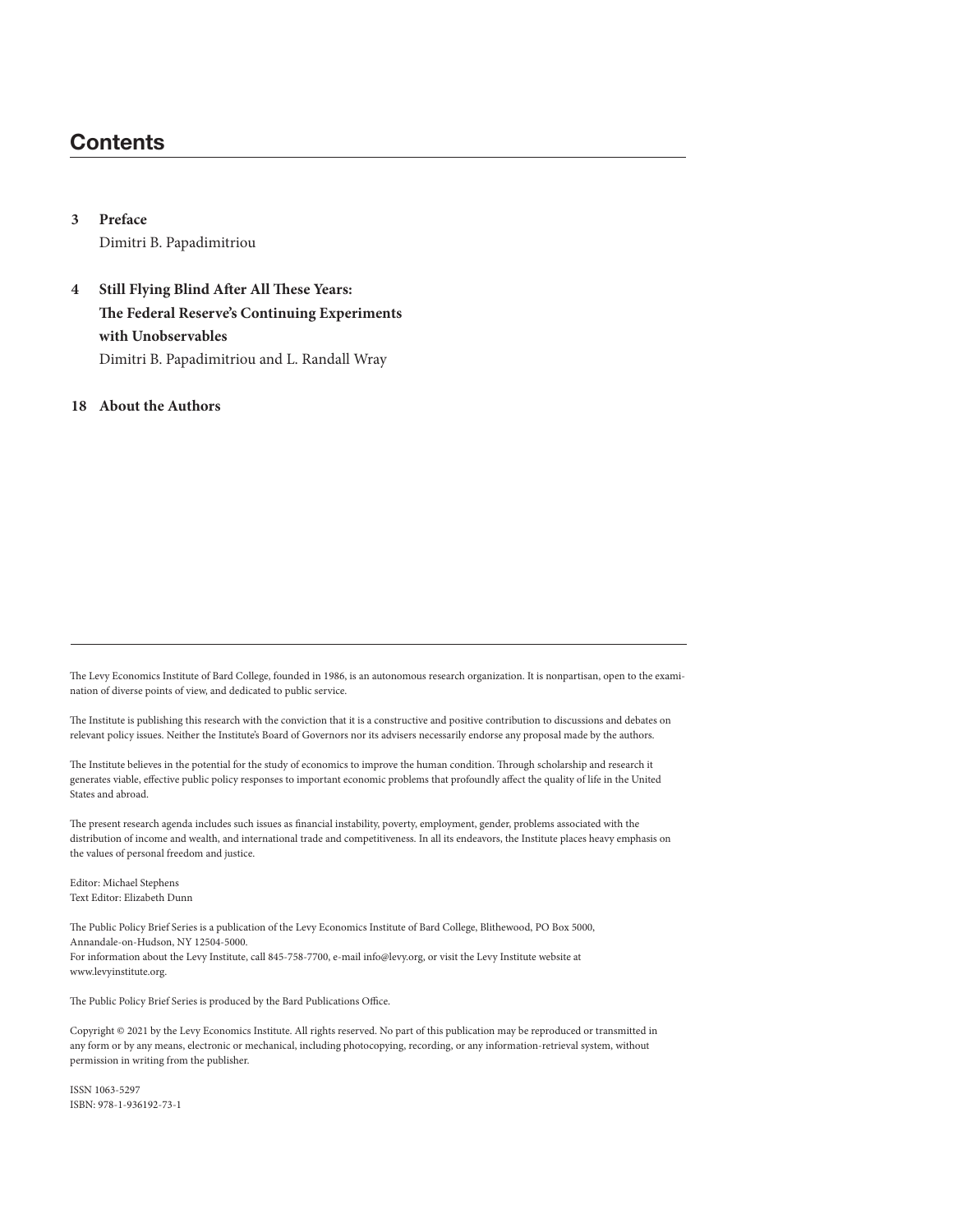# **Preface**

Significant increases in prices over this year have prompted concerns from many economists, journalists, and some policymakers about galloping inflation. Some are beginning to call for the Federal Reserve to act sooner rather than later. The Fed has been holding the line by keeping interest rates at existing low levels, declaring that the economy is still below potential. However, unless inflation cools, it will most likely change its stance and, once tapering ends, could start raising rates at the beginning of next year. The pandemic notwithstanding, current economic conditions remind us of similar circumstances from earlier periods when the Fed raised rates too early. Simply focusing on rising prices without taking account of the cause can lead, yet again, to the wrong policy response.

As the Levy Institute's last Strategic Analysis for the US economy showed, the economy was not anywhere near full employment and full capacity utilization before the pandemic hit (Papadimitriou, Nikiforos, and Zezza 2021), and the economy has not yet returned to pre-pandemic levels. Research from the St. Louis Fed showed the employment-to-population ratios of skilled labor (those who hold high school and bachelor's degrees) were at lower levels compared with December 2007 (the peak of the previous cycle). Moreover, measures of capacity utilization showed a significant level of slack. We believe the price increases partly reflect a "base effect" (comparing this year's prices with prices at the bottom of the pandemic's downturn after the economy experienced a large price deflation). As the economy recovers, therefore, prices will need to catch up to their pre-pandemic levels, seemingly showing a year-on-year rapid acceleration of inflation—which is misleading. In addition, the pandemic we are still enduring has caused significant disruption in global supply chains. There is no real chance of overheating and the emergence of a wage–price spiral unless demand continues to rise rapidly even after a full global recovery.

Many of those who are calling for the Fed to hike interest rates in response are not just misreading our current economic circumstances, they are relying on theoretical constructs that are little supported by the evidence—and indeed in some ways *cannot* be proven or disproven by evidence. In this policy brief, Senior Scholar L. Randall Wray and I argue that the prevailing approach to monetary policy and inflation is influenced by a set of concepts—such as an equilibrium (natural or neutral) rate of interest, potential growth, and inflation expectations—that are a poor guide to action. Since developing similar critiques in the mid-1990s, we have witnessed the Fed's own staff members come around to question some of these unobservable indicators. This is a welcome development, but in our view the critiques do not go far enough.

We explore two considerations that indicate the need for an alternative framework for monetary and fiscal policy. First, the Federal Reserve has much less control over spending (and therefore inflation) than is widely taken to be the case. Second, changes in the federal funds rate may in some cases have the *opposite* impacts of those commonly assumed. The upshot of these considerations is that the balance of responsibility between fiscal and monetary policy should be rethought. Just as fiscal policy should be elevated as the primary tool of macroeconomic management (rather than just in cases of the so-called "zero lower bound"), it is fiscal, regulatory, and other policy tools that should play a greater role in addressing inflation. Managing inflation should not be left entirely in the hands of central banks. In addition to doubts about the general potency of monetary policy, we underscore the fact that monetary policy is not well equipped for targeting particular regions or industries to address sources of inflationary concern—a deficiency that is particularly germane to our supply-side problems in this pandemic recovery.

As always, I welcome your comments.

Dimitri B. Papadimitriou, *President*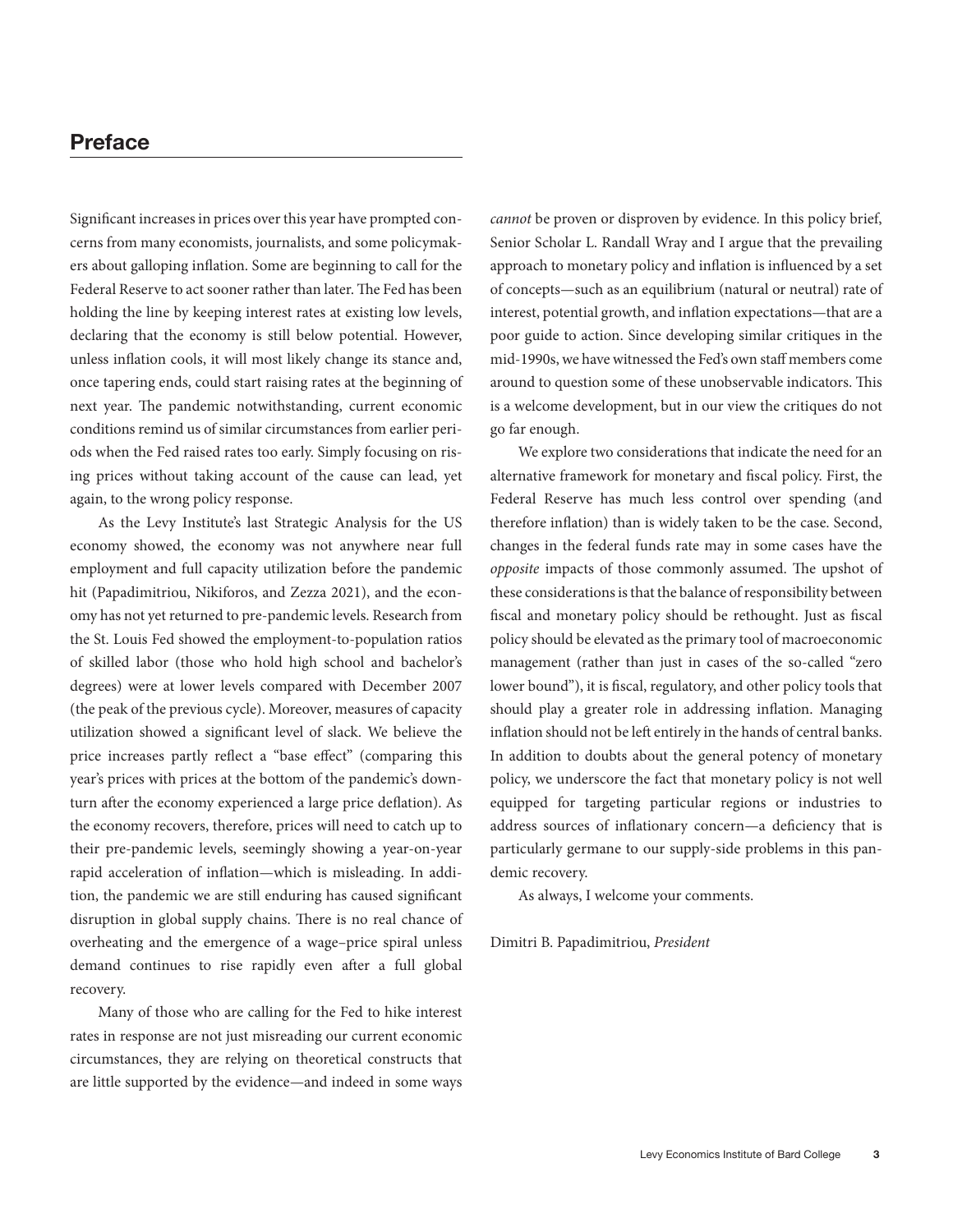#### **Introduction**

In 1994, we examined the Federal Reserve's abandonment of monetary targets in favor of "omens of impending inflation" (Papadimitriou and Wray 1994). Here we are, a quarter of a century later, and the Fed is still fumbling around with unobservable indicators of inflation in its quest to target stable prices. It is about time to admit defeat, or plead guilty to insanity according to a definition commonly misattributed to Albert Einstein: doing the same thing over and over and expecting a different result.

In what follows, we look at two previous cases in which the Fed misread the data and raised rates too soon. We will also examine the evolution of the Fed's thought and practice over the past three decades, a period in which the Fed has increasingly turned to unobservable indicators that are supposed to predict inflation and unobservable tools that are supposed to fight inflation. We will show that our criticisms have also been raised by the Fed's own members and research staff. Moreover, we suggest that the Fed has far less control over inflation than is presumed, and, at worst, might have the whole inflation-fighting strategy backwards.

#### **Flying Blind in the 1990s**

Back in the early 1990s, the economy was trying to bounce back from our first "jobless recovery." Even with little evidence of inflation (running at 2.9 percent), high unemployment (8 million seeking work), and moderate wage growth, the Fed sought justification for raising interest rates. As we wrote in 1994, the Fed was "on a fruitless search to identify a monetary target that is both a reliable harbinger of inflation and can be influenced directly by the Fed" (Papadimitriou and Wray 1994, 8). Over the previous decade, the Fed had tried a number of monetary targets: reserve aggregates (both borrowed and nonborrowed), M1, and M2. Each was brought forward with great fanfare and then summarily dropped as it became uncorrelated with growth of prices and output.

We argued that public statements by the Fed showed that it had become rudderless when it was forced to abandon the simplistic monetarist view that the central bank could control money's growth rate and thereby hit inflation targets. Neither of these proved to be true: the Fed could not hit money targets, and money's growth did not equate to the inflation rate. Ironically, this was what Charles Goodhart (1975) had proposed as a law of policy: any observed statistical regularity will tend to

collapse once pressure is placed upon it for control purposes. That is, trying to take advantage of a correlation between money's growth and inflation by targeting the money supply would lead to a breakdown of the correlation. And, indeed, all correlations between money aggregates and inflation did fall apart.

The Fed then proceeded to consider a wide variety of other potential targets, including P-star (a supposed long-term relation between prices and M2), price indexes, gold prices, real (ex ante) equilibrium interest rates, and expected inflation. We argued that even "if one were to accept that the Federal Reserve's sole goal should be to stabilize prices, there simply is nothing approaching a consensus among economists that any of these targets is reliably linked to changes of price levels" (Papadimitriou and Wray 1994, 10). We also argued that there was no general agreement among economists regarding "the causes or the costs of inflation; they have not reached a consensus that the costs of fighting inflation are substantially less than the benefits of stable prices" (11). In spite of the lack of consensus, then Chairman Greenspan proclaimed there "has emerged a growing consensus throughout the world that a monetary policy geared towards the pursuit of price stability over time is the central bank's most significant contribution to achieving maximal growth of a nation's well being" (18).

Jerry Jordan, then president of the Cleveland Fed, called for a consumer price index target: maintaining the index at plus or minus 3 percent of 155, forever! This would eliminate inflation expectations by fixing the purchasing power of the dollar. Board of Governor member Wayne Angell advocated a gold price target. Greenspan even used the rise of the price of gold as part of his justification for boosting interest rates in 1993—citing rising gold prices as an indication that inflation expectations were rising. However, in the early 1990s, Greenspan increasingly focused on an "equilibrium real interest rate" (nominal rate minus expected inflation) that appeared to be based on the Wicksellian notion of a "natural rate" that would produce an equilibrium with all markets clearing. He admitted that one could not estimate it "with a great deal of confidence," but one could be sure that estimates would be accurate "enough to be useful for monetary policy" (21). Further, he conceded that the real rate that matters is a long-term rate, and that the Fed's policy would only affect the short-term rate directly. Finally, he admitted that real rates are not observable but asserted they can be estimated using data on nominal rates and estimates of expected inflation.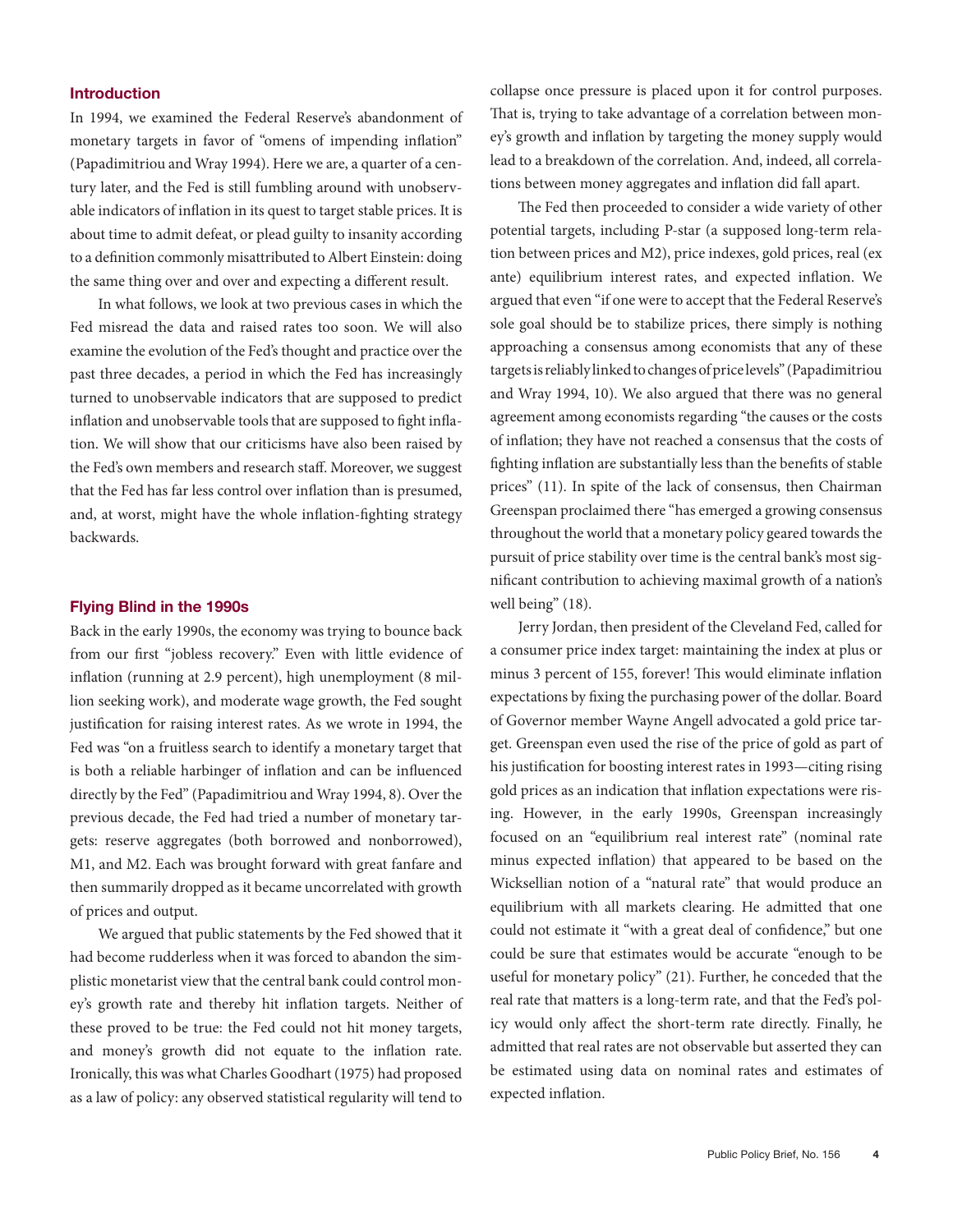Policy, then, would move the short-term nominal fed funds rate based on hunches regarding expected inflation to hit an unobservable short-term real rate in an effort to move the unobservable long-term real rate toward the natural long-term real rate consistent with general equilibrium. At that point, all markets can clear without pressure on prices.

The Fed, then, chose to raise rates in spite of lackluster recovery because Greenspan was convinced that inflation expectations had risen during 1993, lowering the unobservable real interest rate below the unobservable real natural rate which could be taken as a harbinger of future rising inflation.

Greenspan faced a broad outcry from economists, financial markets, and policymakers, including Paul Samuelson, Henry Kaufman, Robert Brusca, and Henry Gonzalez, who objected that measures of inflation showed it was well-contained, that "real interest rates can be judgmentally inferred, but never objectively observed" (Soss 1993, 28), and that rather than tackling accelerating inflation, the "policies are certain to lead to continued stagnation, decline, and hardships for millions" (Gonzalez 1993, 31).

Interestingly, Greenspan and others like Governor LaWare expected the 1993 move to hike rates would bring down longerterm rates by lowering inflation expectations. However, over the course of 1994, longer rates actually rose—the opposite of what the Fed expected—but Greenspan dismissed this with the argument that they would eventually come down. Monetary policy operates with long lags, he asserted. Further, he rejected economic variables traditionally thought to predict forthcoming inflation—high levels of resource utilization, tight labor markets, rising capacity utilization, rising private borrowing, and even current inflation—as performing poorly in the past, or because their then-current values did not indicate imminent inflation. Greenspan's February 22, 1994 testimony was devoted to the role that inflation expectations play in causing inflation, and his determination to use them "as a direct guide to policy" (Greenspan 1994, 14). He laid out a "clear lesson" learned since WWII:

Lower inflation and inflation expectations reduce uncertainty in economic planning and diminish risk premiums for capital investment. . . . [The] reduced inflation expectations of recent years have been accompanied by lower bond and mortgage interest rates, slower actual inflation, falling trend unemployment, and faster trend productivity growth. . . . [The]

implication is clear: when it comes to inflation expectations, the nearer zero, the better. It follows that price stability, with inflation expectations essentially negligible, should be a long-run goal of macroeconomic policy. We will be at price stability when households and businesses need not factor expectations of changes in the average level of prices into their decisions. How these expectations form is not always easy to discern, and they can for periods of time appear to be at variance with underlying forces. (13)

He insisted that one could not necessarily divine whether monetary policy was fighting inflation merely by examining its tightness because easy policy could be evidence that the fight against inflation was already successful: "The test of successful monetary policy in such a business cycle phase is our ability to limit the upward movement of long-term rates from what it would otherwise have been with less effective policy" (14). If policy lowers long-term rates relative to where they might have been, it is successfully fighting inflation. The only test of monetary policy's effectiveness is inflation itself.

Not only does the Fed use unobservables as intermediate targets, it must compare policy's effect on actual long-term rates against the unobservable long-term rates that might have existed in the absence of policy. This is about as deep into Alice's rabbit hole as we might fall, yet we are ultimately and eventually saved by the jolt of actual inflation rates: if inflation is on target, the Fed has done its job.

We concluded our 1994 policy brief with the view that the Fed's policy had become largely unhinged since its abandonment of practical monetarism—which had at least provided an observable policy instrument, the money supply:

The Fed has moved to tighten policy this year while citing a variety of arguments to justify its actions. However, recent statements have suggested that Fed policy is based on hunches rather than on any specific indicators. According to Governor LaWare, "I get a feel for what I think is going on based on the information—not only the anecdotal information in the press and the statistical information assembled and compiled by the staff here, but also from the general tone of the markets. I'm probably least sensitive to the money figures because I don't know what they mean anymore"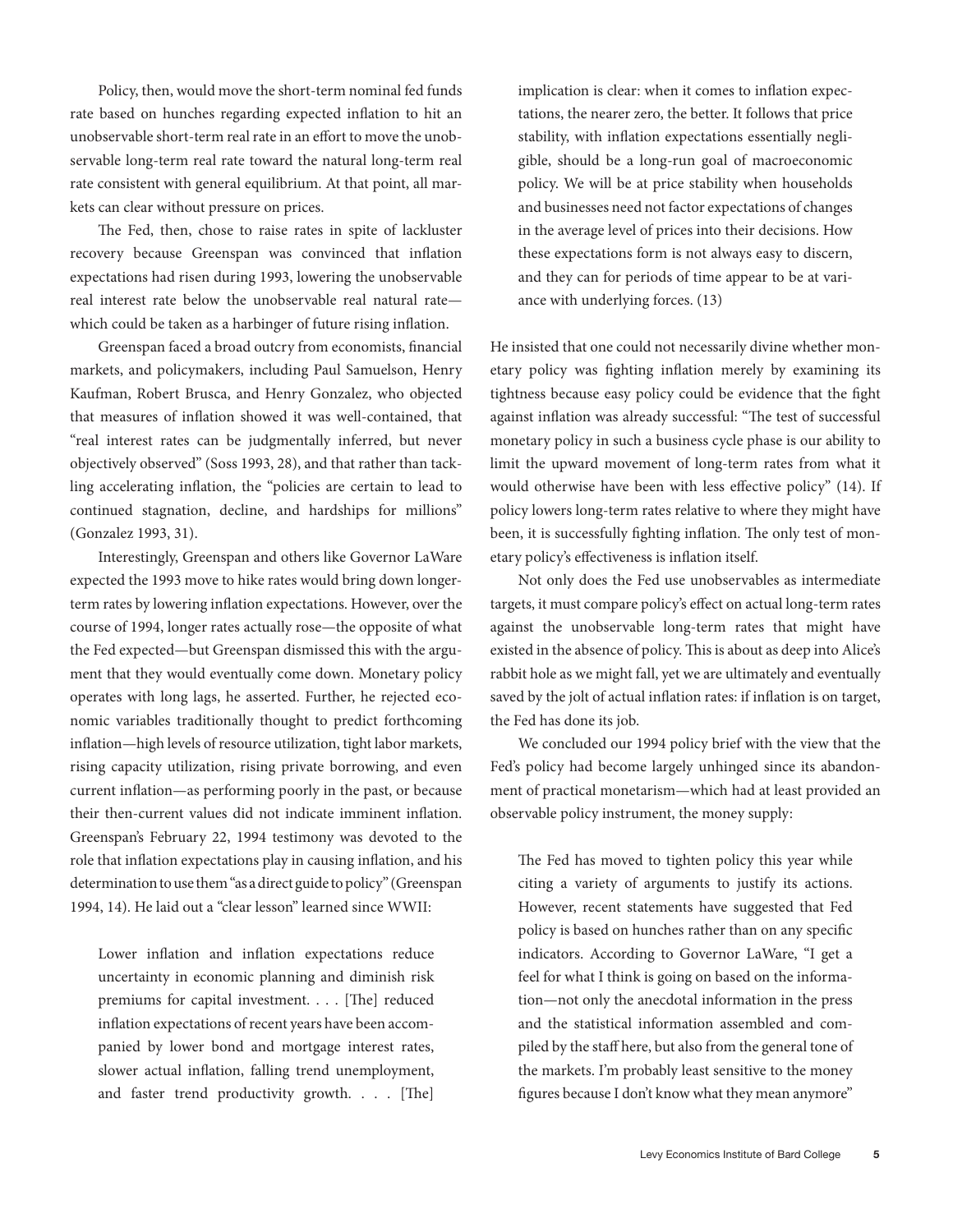(Bradsher 1994). Noted monetarist Jordan admits "In the last 30 years, economists have uncovered little additional information about how monetary policy works, except for the finding that expectations of future policy are vitally important in the process" (Jordan 1993). David Jones, a longtime Fed watcher, says that "policy has become more intuitive over the last year" (Bradsher 1994). Bradsher reports that "Fed officials in effect rely on educated hunches of what they should do, rather than following the dictates of computer models or a couple of key indicators" (Bradsher 1994). And, finally, Governor Lindsey's statement summarizes the problem faced by the Federal Reserve: "I came on believing what I had been taught—and taught as a professor which was M2. I don't think I can use it anymore" (Bradsher 1994). Papadimitriou and Wray (1994, 49)

In short, we said, the Fed is flying blind.

### **Should Monetary Policy Be Used to Fight Supply-Side Sources of Inflation?**

In a 1996 follow-up, we argued that while inflation had remained moderate, the Fed did not necessarily deserve credit (Papadimitriou and Wray 1996). We acknowledged what many other critics had noticed: that the Fed appeared to choose whatever target happened to point in the "right" direction to justify its moves. But we more fundamentally questioned the view that the Fed ought to be focused on fighting inflation. We looked in detail at the components of the basket of goods and services that go into determining the Consumer Price Index (CPI). That index would ideally reflect market-caused price increases, and if we are to use monetary policy to tackle those, the contributors to measured CPI inflation ought to be under the Fed's control. We argued that the CPI (at least) fails in both respects. Historically, since 1970 the drivers of high US inflation have largely been the prices of food, oil, and components that do not have market-determined prices.<sup>1</sup> The food and oil commodities that drive domestic inflation have prices that are determined internationally—in large measure, prices that are administered by OPEC or huge international conglomerates. The other large contributor is the imputed price of "shelter services," and in particular what is called "owner's equivalent rent"—how much one would have to pay to rent housing equivalent to the home that was owned by the occupant.

We explained why that is a poor proxy for "market pressures" in housing that might be subject to Fed policy influence, and, indeed, argued that tightening up monetary policy might increase the imputed price—inadvertently causing measured inflation to rise. This would perversely lead to further tightening and more measured inflation. We will not repeat the full analysis here, but we believed using monetary policy as the main weapon against the kind of inflation the US experienced is misguided. We do not believe that our complaints made a quarter century ago have been adequately addressed; indeed, as we will argue below, if anything the view that monetary policy alone should be held responsible for inflation fighting has only grown stronger.

At the same time, evidence has accumulated over the past quarter century that the high inflation of the 1970s and 1980s has been purged from the rich countries. Over the past dozen years, the main problem has been disinflation and inflation rates below even the Fed's target. Ironically, even with trillions of dollars of unconventional policy, the Fed as well as the world's other most powerful central banks were unable to increase inflation rates to the desired level. This cast some doubt on central bankers' claims that they deserved the credit for the relatively lower inflation rates experienced after the episode we examined in our 1994 and 1996 policy briefs.

In the next section we will examine how economic theory came to adopt views similar to those expressed by the Fed in the early-to-mid-1990s. In the final section we will address why doubts are growing about this approach to theory and policy, and will suggest an emerging, alternative framework for monetary and fiscal policy.

## **The Fed and the Rise of the New Monetary Consensus**

As discussed, the Fed moved to raise interest rates in 1994 in the midst of the jobless recovery—a move that we considered to be premature. We were not alone. In addition, the Fed was caught in a bit of a scandal because some in Congress were considering that it had leaked information about its thinking to market participants. Chairman Gonzalez called Chairman Greenspan to task and asked if the Fed kept recordings of its FOMC (Federal Open Market Committee) meetings—presumably because he wanted to see what was being said behind closed doors to shed light on why the Fed was raising rates. Greenspan told a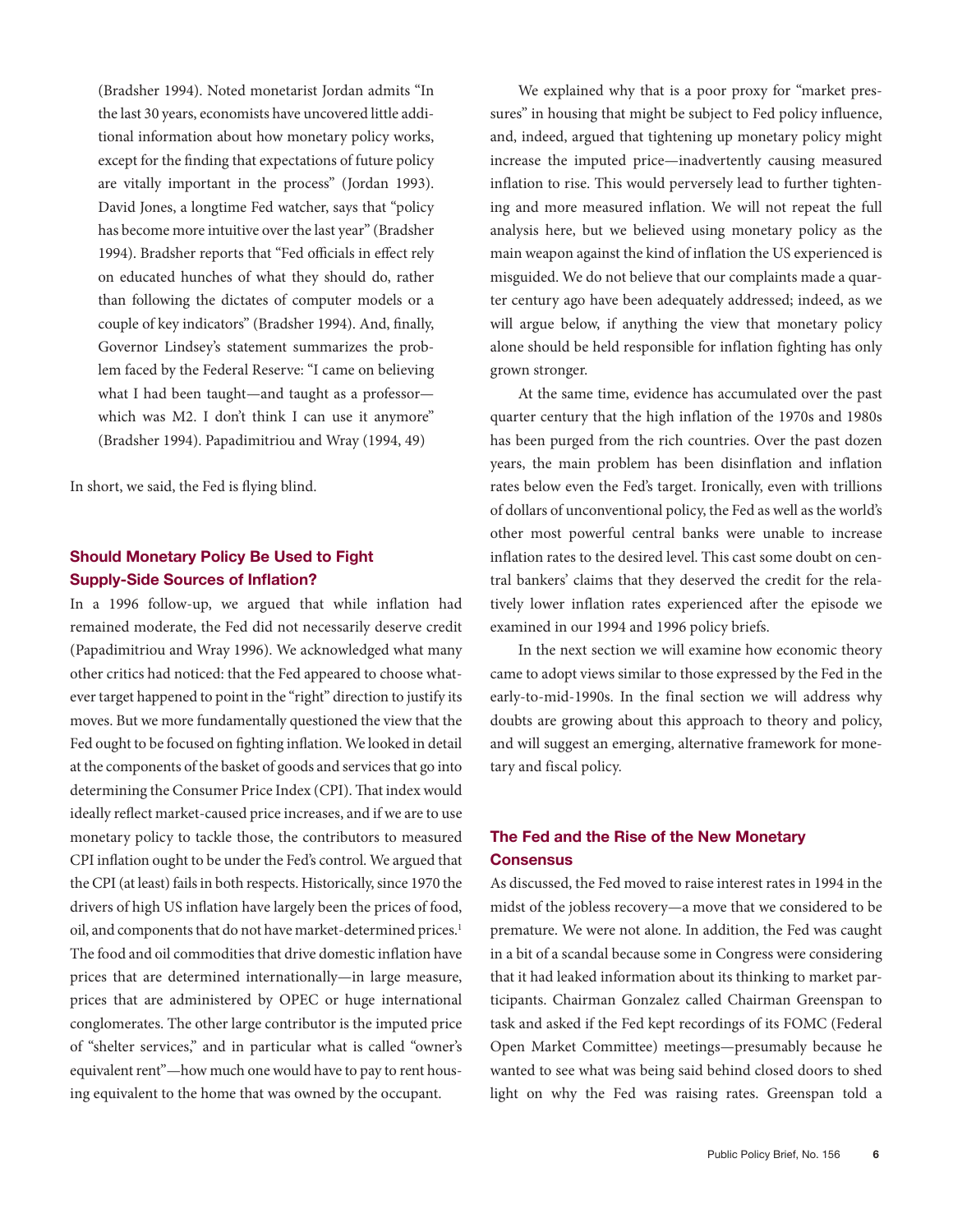half-truth—denying the existence of tapes (the Fed did record the meetings, but then transcribed them and reused the tapes). After a bit of reflection within the Fed, a decision was made to be more transparent. Two changes were made: henceforth, the Fed would immediately and publicly announce its interest rate targets,<sup>2</sup> and it would publish transcripts of the meetings with a five-year lag. In addition, the Fed gradually adopted procedures to telegraph its policy changes far in advance. Over the next few decades the Fed's perceived role became one of guiding expectations, which required much greater openness.

The situation faced in 2004 was similar to that of 1994: the economy was in another jobless recovery and the Fed had kept interest rates low for an extended period of time. However, yet again, the Fed began to worry about rising inflation pressures and began to raise rates—again, with critics arguing the hikes were premature. By this time, much of the academic profession had adopted the New Monetary Consensus (NMC) to macroeconomics. We will not go into the details of the theory here, but the important point is that it is based on the view that the economy can move above or below a full market-clearing equilibrium in the short run—called a "demand gap." A positive demand gap means the economy is overheated; a negative demand gap means it is operating below capacity. Other than random shocks, the main disturbance preventing general equilibrium is a deviation of the real interest rate from the natural interest rate. The policy solution is to adjust the nominal fed funds rate to move the real rate to the natural rate. Both adaptive and rational expectations come into play as inflation expectations that determine the real rate are both forward looking and backward looking. Instead of using money supply as a policy tool, the Fed follows a Taylor rule in setting the fed funds rate target. To the extent that it can align inflation expectations with its own ultimate inflation target, the Fed is able to get actual inflation in its target range (typically close to a measured 2 percent rate). As Greenspan had argued back in 1994, central bank success at achieving this is the key to ensuring stable economic growth at a sustainable pace.

Given the similarity to the 1994 episode, and with the transcripts from that period available, Wray (2004b) looked for the discussion surrounding that 1994 rate hike to shed light on the 2004 rate hike (the transcripts from which would not be released for five more years). Wray (2004b) argued that the Fed's discussions from 1994 revealed that its policy formation was based on six key principles:

- 1. Transparency
- 2. Gradualism
- 3. Activism
- 4. Low inflation as the only official goal
- 5. Surreptitious targeting of distributional variables
- 6. Neutral rate as the policy instrument to achieve these goals

All except perhaps the fifth one are consistent with what became the NMC. Let us just briefly recount each principle. Transparency, as discussed, was spurred by the Gonzalez episode and it fit well with the NMC's view that inflation expectations are an important economic variable. Over the years this came to be interpreted as the requirement that the Fed "anchor" long-term inflation expectations to its low inflation target (again, around 2 percent).<sup>3</sup>

Gradualism was promoted by Greenspan's replacement, Ben Bernanke; however, Greenspan had already moved in that direction after his 1987 rate hike caused a Wall Street sell-off. Instead of sharp movements of the interest rate target, the Fed would engage in a long series of very small changes—say, 25 to 50 basis points each. This would allow markets to adjust. When combined with transparency, the Fed would first signal that in coming months it would begin to tighten (or loosen); when it finally did make a change, market participants would expect the Fed to continue moves in the same direction for many months to come. Given that the guideline was generally that it takes as many as 400 basis points to apply or remove sufficient pressure to move inflation in the desired direction, the opening salvo would create the expectation that policy would continue to tighten or loosen for a year or more.

Activism meant that the Fed would "nip it in the bud," by moving much earlier than it had in the past. It would not wait to see "the whites of their eyes" before shooting down inflation. Indeed, an active Fed would raise rates before inflation appears—and doing so would indicate to markets that the Fed was doing its job. That would keep inflation expectations low, and since in this view inflation is largely determined by such expectations (see below), the active policy would prevent both inflation and inflation expectations from rising.

The NMC and Greenspan both reject the notion of a simple Phillips curve trade-off. To some extent, Greenspan's objections proved very useful, as he had resisted calls to tighten policy during the Clinton-era "new economy" boom. He argued that the economy could grow much faster because productivity growth was higher due to the "new economy" innovations, and that the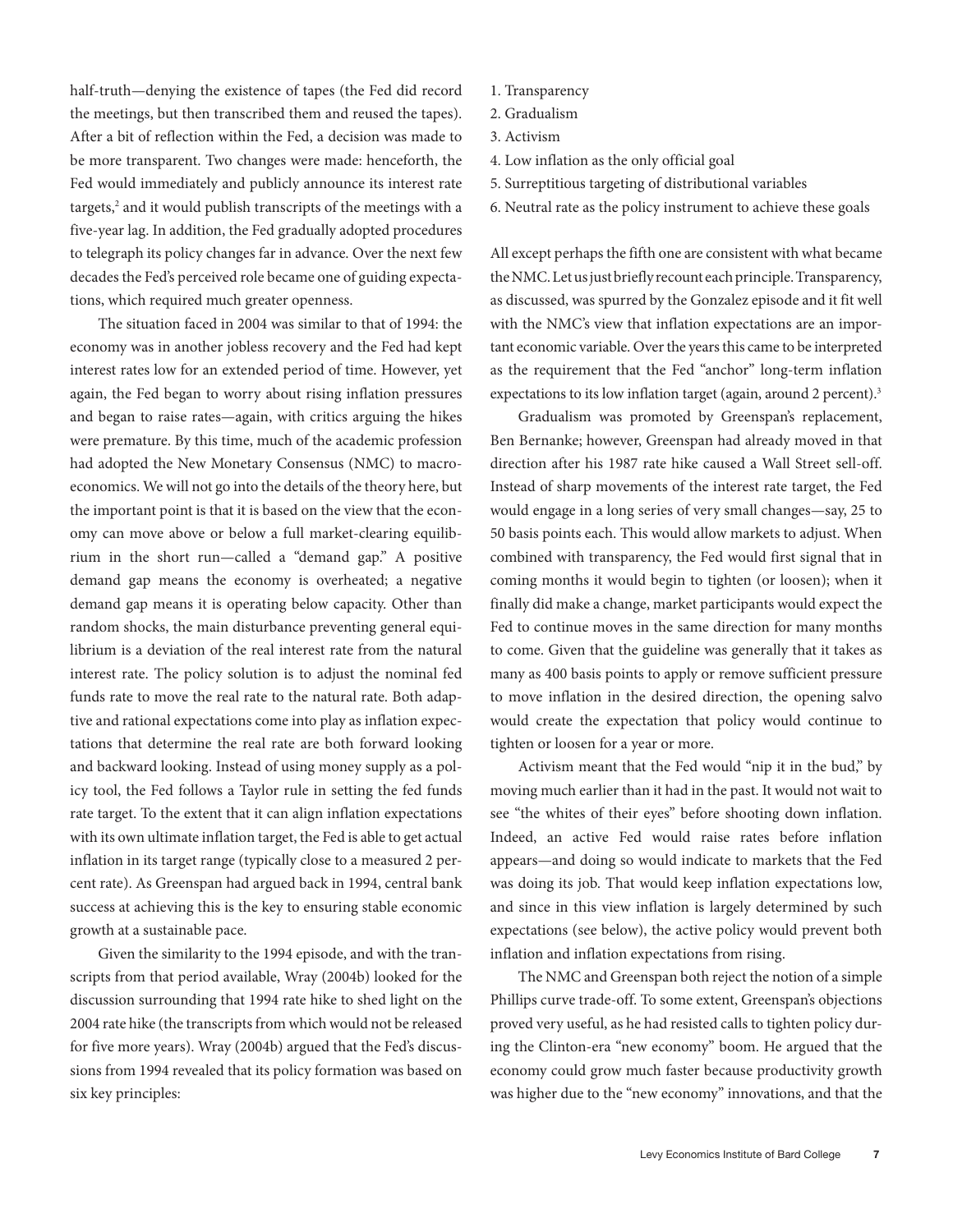unemployment rate could fall much more than what advocates of the NAIRU (nonaccelerating inflation rate of unemployment) had claimed, without causing inflation. This, however, poses a bit of a conundrum for monetary policy: traditionally, the Fed would use low unemployment rates as an indication of overheating, and thus an early warning sign for inflation. The NMC, however, posits strong equilibrating forces that would be reinforced by stable inflation expectations. In this view, the Fed should downgrade unemployment as an indicator and in any event abandon the notion of a trade-off. Rather, if anything, low inflation promotes growth and full employment. There is no natural conflict between inflation and full employment.

The Taylor rule and the NMC in general have nothing to say about distribution variables—the central bank is supposed to pursue low inflation. However, the transcripts made clear that the Fed discussed asset prices (not directly included in inflation measures) and considered "pricking" asset price bubbles. Further, it showed a bias against labor and wage-led inflation but was relatively unconcerned with profits-led inflation. The justification is that if profits boom, that would promote investment and increase capacity, removing price pressures—so profits-led inflation is seen as self-limiting. Wage-led inflation, however, is not believed to increase capacity; in a worst-case scenario, it would push up prices and cause a wage–price spiral. In any event, based on evidence from the transcripts, the Fed does consider distributional variables. As Wray (2004b) argued, the Fed likes to be seen as "above the fray," but it recognizes its policies impact distribution. The bias against rising wages can be seen as an implicit bias favoring capital over labor.

The neutral rate is the modern version of the natural rate: it is the interest rate consistent with elimination of the demand gap. The Fed admitted that the neutral rate varies across countries and through time and, thus, cannot be known with certainty. Still, the Fed asserted that it would recognize the neutral rate once it was achieved. At that point, there would be no demand gap, and both actual inflation and expected inflation would be aligned with the Fed's ultimate inflation goal. This is consistent with the Taylor rule. However, as we will discuss, according to the underlying theory it is the long-term real interest rate that matters for economic decision-making, but the Taylor rule's policy rate is a short-term rate (i.e., the fed funds rate).

The 2004 policy briefs (Wray 2004a, 2004b) challenged the (again) premature rate hikes of the time, both because there was little evidence of potential overheating and because the policymaking framework was flawed. Greenspan (1993, 10–11) claimed the equilibrium "real" interest rate "would keep the economy at its production potential over time" but admitted it cannot be estimated "with a great deal of confidence." We showed in 1996 that if the Fed had followed such a policy in the past, it would have implemented the wrong policy more than half the time because the (calculated)<sup>4</sup> real rate did not predict subsequent economic performance (Papadimitriou and Wray 1996). As we summarized the Fed's state of thinking after the rate hike in 1994:

By the mid-1990s, various Fed officials agreed with Governor Lawrence Lindsey when he said, "We look at a whole raft of variables—we ignore nothing and we focus on nothing." President Jerry Jordan mused that the Fed couldn't even know with certainty what its policy stance was: "In a world where we do not have monetary aggregates to guide us as to the thrust of monetary policy actions, we are kind of groping around just trying to characterize where the stance is" (FOMC 1994, March 22, p. 52). The general tone of policy formation was likened to reading tea leaves." Wray (2004b, 11)

After the Fed's rate hike in 2004, the justification had changed from reading tea leaves to a focus on the neutral rate:

When questioned about the neutral rate, Chairman Greenspan responded: "You can tell whether you're below or above, but until you're there, you're not quite sure you are there. And we know at this stage, at one and a quarter percent federal funds rate, that we are below neutral. When we arrive at neutral, we will know it." Federal Reserve Bank of Kansas City President Thomas Hoenig echoed the chairman, arguing "We are still a long way from a neutral rate as we proceed through the course of the rest of this year," leaving little doubt that additional rate hikes are forthcoming. While economists outside the Fed are willing to put a number on the neutral rate—rates of 3.5 to 5.0 have been quoted in the press—the Fed prefers to remain circumspect, just as it did with its ill-fated real rate target, simply defining it as the interest rate that neither provokes inflation nor slows down the economy. Wray (2004b, 12)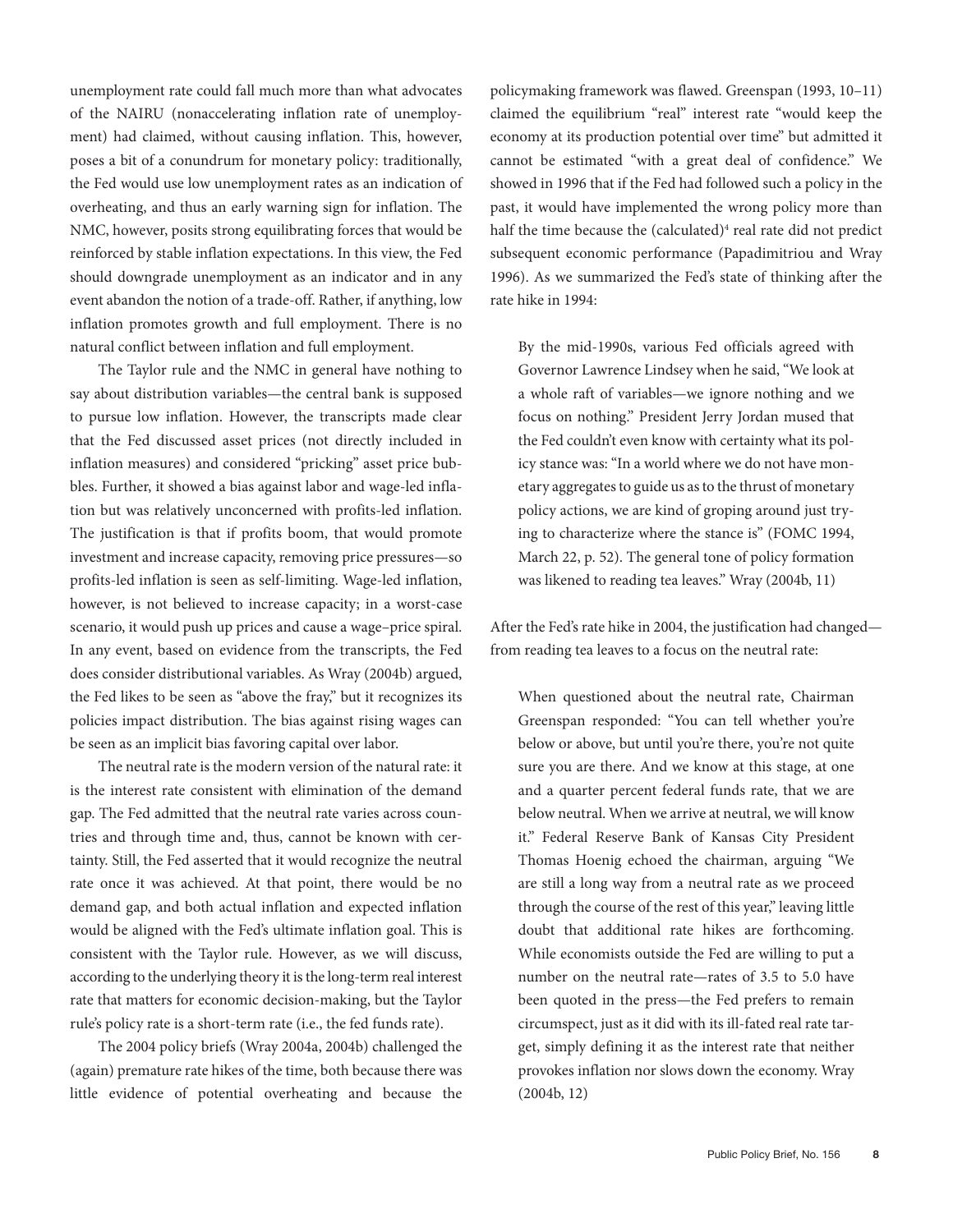Like a hopelessly lost driver, the Fed seemed to simply say "trust us, we'll know it when we get to our destination." Wray (2004b) emphasized the similarity between the neutral rate and both Wicksell's notion of a natural interest rate and the Phillips curve NAIRU—the first is a real interest rate that is consistent with general equilibrium and the second is an unemployment rate that is consistent with stable inflation. In both cases, neither theory nor observation can tell us what is the correct rate. How can we tell if the Fed has reached the destination? There will be no demand gap and inflation expectations as well as inflation itself will converge to the Fed's preferred inflation rate. Not only is the Fed following clues left by unobservables, there is no way to refute the Fed's theory and method on the basis of policy outcomes. While we may never arrive at the magical point of bliss, the Fed is always leading us on the journey to it. Trust the Fed.

#### **Critiques of the New Monetary Consensus**

We are not alone in our doubts about the NMC's usefulness as a guide to policymaking. In recent years, there have been a number of acknowledgments by Fed officials stating that some measured variables (inflation) are based on unobservables—i.e., the natural rate of unemployment and the level of potential GDP (Mester 2018)—along with some trenchant critiques, even some from researchers within the Fed. For example, Jeremy Rudd has just authored a research paper in the Federal Reserve Board's Finance and Economics Discussion Series that is brutal in its criticism of the belief that inflation expectations drive actual inflation. His paper begins by listing mainstream ideas that "'everyone knows' to be true, but that are actually arrant nonsense" (Rudd 2021, 1). The first three of these "nonsense" ideas form the basis of neoclassical economics (essentially all varieties): use of aggregate production functions, belief that flexible prices lead to full market clearing, and downward sloping market demand curves. We could just stop there and celebrate, as all of these have long been rejected by most heterodox approaches to economics. However, Rudd goes on to tackle what he sees as a fourth "truism": that inflation expectations should play an important role in theory and policymaking, and that inflation expectations are a—perhaps *the*—determinant of actual inflation. He argues:

using inflation expectations to explain observed inflation dynamics is unnecessary and unsound: unnecessary because an alternative explanation exists that is equally if not more plausible, and unsound because invoking an expectations channel has no compelling theoretical or empirical basis and could potentially result in serious policy errors. Rudd (2021, 1–2)

Briefly, he posits that it is simpler and more reasonable to argue that actual inflation determines expectations of inflation. Or, as we would put it: expectations converge to reality. Those who try to maintain that it works the other way around generally refer to collective bargaining by workers: when workers expect higher inflation, they negotiate new contracts at higher wages, which then get passed along to consumers in the form of higher prices. While there could be some historical examples of this, Rudd argues it does not fit the US case in recent years, where only a tiny fraction of the labor force is unionized, and even those that are unionized find themselves in a weak bargaining position due to global competition with low-wage workers abroad. In the world we actually live in, workers struggle to get wage increases *after* inflation has eroded purchasing power (at best, wages play catch-up). In any event, inflation has been at such a low level for the past three decades that it is no longer a big concern in wage demands.5 While Rudd believes that unit labor costs are a major determinant of price inflation, those costs are not driven by inflation expectations either. Further, the costs (hence, prices of inputs) that matter to a firm are its own costs—not the aggregate price level. Since competition is largely local, there is little need for a firm to focus on either aggregate prices or national inflation expectations. What matters is the firm's own costs and how the firm reacts to those when they rise.

Rudd raises another important objection to the Fed's use of inflation expectations in its approach: the theoretical basis is weak. We do not want to go through the long history of the developments from Milton Friedman's expectations-augmented Phillips curve, through the modifications by Robert Lucas, and finally to the development of the NMC that provides the basis for policymaking rooted in the Taylor rule. The point is that those theories concerned the formation of short-term expectations of inflation and unforeseen policy surprises. Real impacts of monetary policy occur due to mistakes of short-term inflation expectations. In the long run, the Phillips curve is vertical and expected inflation equals actual inflation, while unemployment is at the natural level—implying no demand gap. It is only in the short run that expectations deviate from actual outcomes.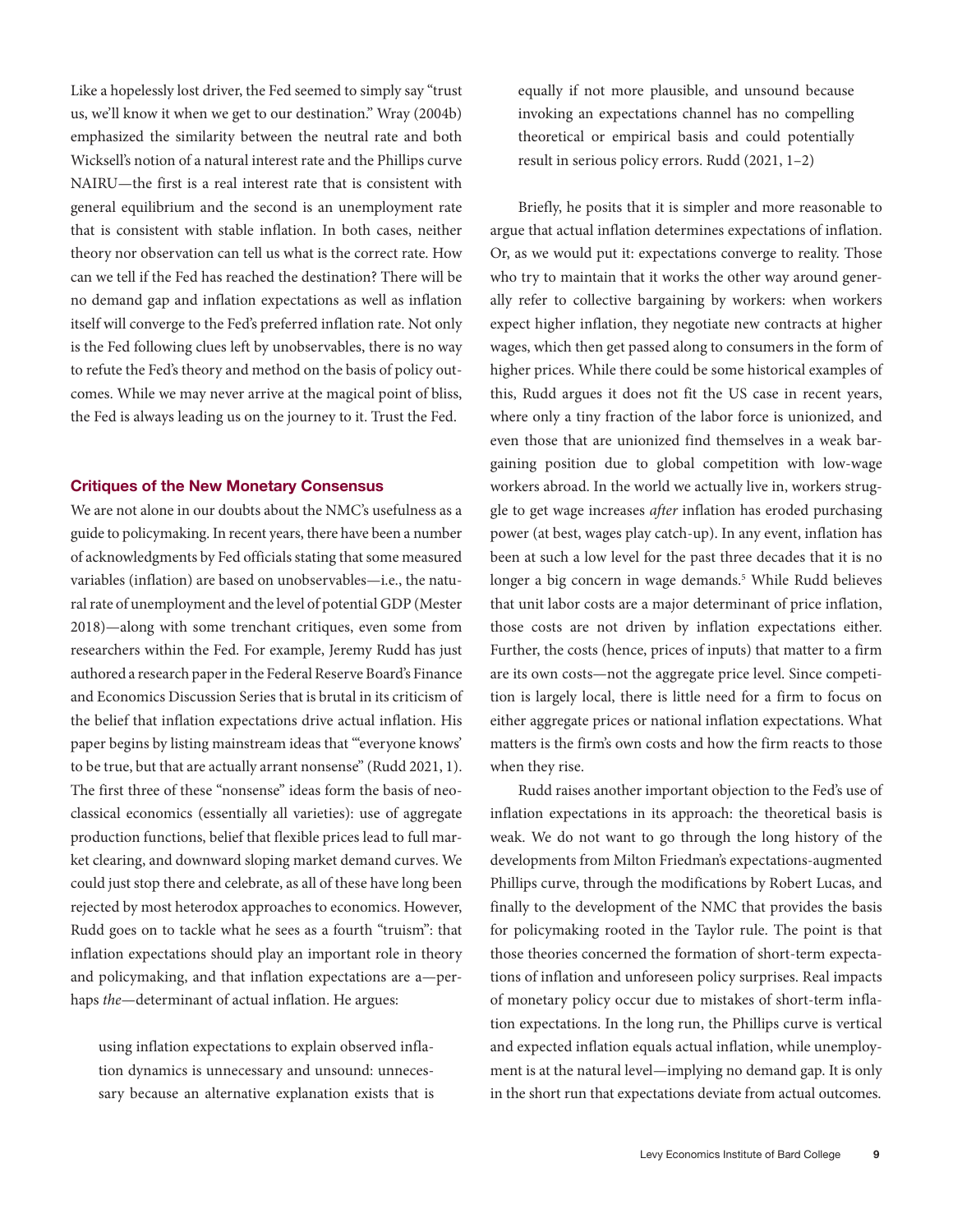However, the Fed's focus is on anchoring long-term expectations, which, according to theory, ought to coincide with actual inflation anyway, no matter what the Fed might do. In other words, expectations are irrelevant—they do not determine anything in the long run, where only real variables matter. Finally, Rudd argues that what little evidence we have on transmission of expectations to inflation shows that it is limited to long-run inflation expectations, not short-term expectations. This is not consistent with the theory underlying the approaches from which the NMC is derived.

Rudd concludes that rather than trying to anchor inflation expectations, the Fed ought to try to keep inflation off people's radar screens. Talking about inflation all the time is probably not a good strategy! He also opposed the Fed's dozen-year campaign to get trend inflation up to their 2 percent target. He argues that trend inflation had shifted down, and long-term inflation expectations followed that trend. Simply showing that actual inflation is influenced by past inflation experience or that expected inflation fell along with trend inflation does not demonstrate that expectations caused the downward trends. He also worries about the use of an unobservable—inflation expectations—for policymaking, likening it to the earlier use of a natural rate of unemployment (or a NAIRU), which is another unobservable. These are all points we made long ago.

An earlier paper by former Fed Governor Daniel Tarullo (2017, 2) also criticized the Fed for its attachment to "problematic concepts and hard-to-estimate variables." While the dual mandate provides a basis for evaluating how well the Fed is performing (low unemployment and stable inflation), the Fed must set its interest rate policy with a forward-looking economic forecast and a view as to how its policy might improve the outcome. He worries that the outcome might depend on unobservables and some of those depend on the relation of two series for which the data is unobservable—in a sense, doubly unobservable—increasing uncertainty about outcomes.

He lists the unobservables important for policy as potential GDP growth, the natural rate of unemployment, and the neutral interest rate—warning these are concepts, not data. While we can look backward at some variables that are supposed to affect these unobservables, for policymaking that does no good, as we must look forward. The fourth critical unobservable is the inflation rate to which the economy might converge, but this is finessed because everyone presumes it will be 2 percent. Looking at the Fed's long-range forecasts for important economic

variables, he finds they have come down considerably over the years: the long-range forecast for unemployment fell by about one percentage point; GDP growth forecasts also fell by about a percentage point; and the interest rate forecast fell by 60 percent. Further, the past correlations of GDP growth and unemployment with inflation have fallen apart. All of this has increased uncertainty and should make policymakers more cautious.

Tarullo was particularly critical of overreliance on inflation expectations, noting they are "arguably a unique" kind of unobservable. While we do have surveys of the inflation expectations of professional economists, consumers, and financial market traders, ironically we do not have surveys of nonfinancial businesses—which actually have the power to set prices. The others do not. Businesses say they set their price based on what the market will bear, not according to inflation expectations. Maybe we ought to listen to them, rather than paying attention to the inflation expectations of professional economists, who have little influence over actual inflation outcomes (they are an extremely small proportion of the population).

Like Rudd, Tarullo argues that the Fed does not have a good handle on the mechanism through which expectations are supposed to affect actual inflation. The Fed presumes—without a well-grounded theory—that it can affect expectations, which will then determine inflation. It takes credit for "well anchored inflation expectations" that result in low expectations—the Fed's focus on fighting inflation was successful because inflation was low. However, in the post–Global Financial Crisis (GFC) world, the Fed failed to reach its inflation target nine years in a row. Maybe they were too successful! But why, one might ask, is policy asymmetric? It is a plausible conclusion that the Fed's actions have little to do with inflation outcomes.

Tarullo recommends paying more attention to observables: actual inflation and economic factors that might be related to it. He suggests that the Fed pay less attention to unobservables like the natural rate of unemployment, the demand gap, and the natural interest rate. Nor should the Fed adopt rules—such as the Taylor rule—that require knowledge of both the natural (or neutral) interest rate and the demand gap. The structure of the economic world is continually changing and renders policy-byrule too inflexible. This does not just apply to Friedman's money growth rule, but also to Taylor's interest rate rule.

These brutal critiques coming from within the temple should be taken more seriously.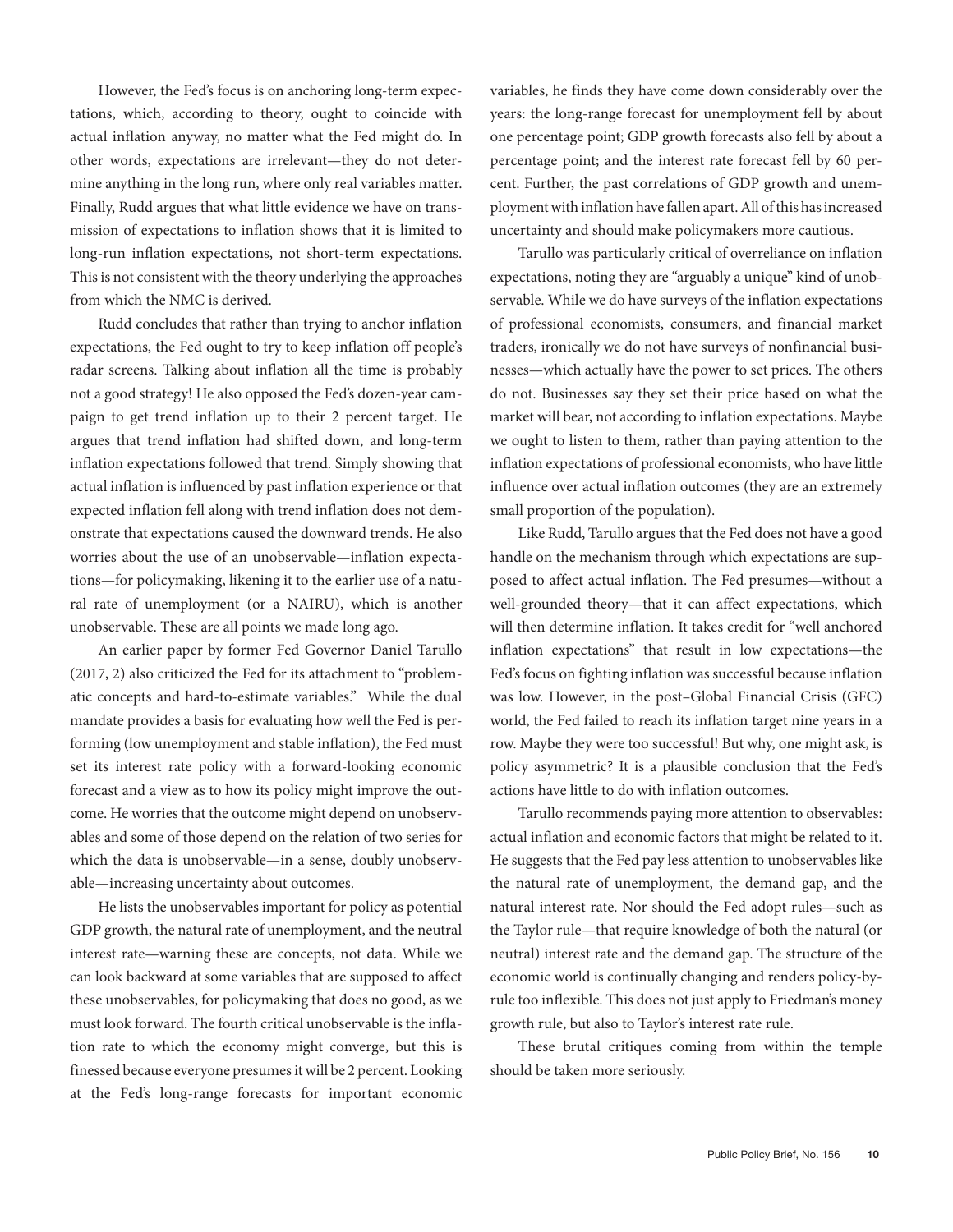#### **Is Monetary Policy the Best Way to Tackle Inflation?**

Nearly 30 years after we proclaimed that the Fed was flying blind, monetary policy remains in a state of disarray, rudderless, trying to divine inspiration from unobservables. Over these past three decades, the economy has experienced the dot-com bubble and collapse, the housing and commodities market bubbles and collapse, and the COVID pandemic collapse. Each has required bigger interventions to get on the road to recovery. Recovery from each has been sluggish, and at least initially jobless. To put it simply, the trend since the early 1990s can be characterized as one of secular stagnation punctuated by growth led by bubbles in the financial sector. Over this period, the Fed has focused on inflation and inflation has indeed moderated. Meanwhile, life for most Americans has not improved and inequality has boomed, while life has been very, very good for the top few percent. The Fed takes credit for the low inflation while the rest—stagnant wages, rising consumer debt, loss of good jobs (pay, pensions, and job security), deteriorating infrastructure, and recognition of an impending climate catastrophe—is apparently collateral damage.

To be clear, we do not blame the Fed for all this. It is not the Fed's fault that we have increasingly downgraded fiscal policy over the past half-century. To some extent, that forced the Fed to take on more responsibility for economic performance. When we crashed into the GFC, the Obama administration was able to amass just \$800 billion in a weak fiscal response. The rest was left up to the Fed—which responded with \$29 trillion in lending and spending to rescue the global financial system (Felkerson 2011), plus trillions more of unconventional monetary policy (mostly buying securities) that was supposed to somehow help Main Street. That left us with nearly permanent low interest rates, which probably helped refuel financial markets. Positive impacts on Main Street were few and far between. It is not the Fed's fault that we asked it to shoulder almost all the burden.

Aside from the smoke and mirrors of unobservable inflation expectations, the Fed really only has one policy tool of any consequence to impact inflation: setting the fed funds rate. At the height of the GFC, the Fed quickly dropped that to zero, then tried to add some new smoke and mirrors called quantitative easing to get a bit more goose out of the zero interest rate policy (ZIRP). It is questionable whether the trillions of dollars of reserves the Fed put into the banking system had any economic impact. It did, however, increase the focus on the Fed: "Look at everything we are doing to help!" That the Fed

continued to miss its self-proclaimed most important target inflation—was mostly overlooked. Except for a few hyperinflation worriers, the trillions the Fed pumped into banks did not raise inflation expectations, which remained rooted in the reality that inflation as we once knew it had been banished.

It is time to reflect on the possibility that most economists have had it wrong all along. Beyond the four widely held myths addressed by Rudd, let us entertain the thought that the Fed and monetary policy are not only largely impotent, but that whatever impact they might have on the economy is precisely the reverse of what is believed. What if "tight" monetary policy is inflationary and "easy" policy helps to fight inflation? Low interest rates help to keep inflation low; high rates add inflationary pressure. Paul Volcker's high rates helped fuel inflation; Bernanke's low rates helped fuel disinflation.

#### Bear with us.

If you gathered a group of one hundred economists together and asked them what would happen to inflation if oil prices quadrupled, one hundred of them would agree that inflation would rise. If you asked what would happen if wages doubled, a large majority would agree that prices would rise, fueling inflation. If you asked them what would happen if commercial (and residential) rents rose, another majority would agree that would be inflationary. What if prices of the important crops (wheat, rice, soybeans) rose? Inflation. We all agree: rising costs of inputs to the production process will be passed on in the form of higher prices. What if we quadruple the interest rate? Well, inflation ... falls, of course! When input prices rise, that is inflationary—except for the costs of borrowing money. That view, though common, should be counterintuitive, and is probably wrong—at least as an unconditional statement.

The theory is that as interest rates rise, borrowers decide to borrow and spend less. The empirical evidence for this is surprisingly weak, for the most part. Empirical estimates of the elasticity of spending with respect to the interest rate generally show it does not matter much—with the exception of purchases of residential real estate. Low rates probably boost asset markets (including housing), but that does not feed directly into inflation. As we discussed in detail in our 1996 brief, housing enters the CPI largely through imputed rentals, which do not necessarily track housing prices—indeed, they can move in the opposite direction. Rising asset prices can produce a wealth effect, boosting consumption, but the marginal propensity to spend out of wealth is relatively small.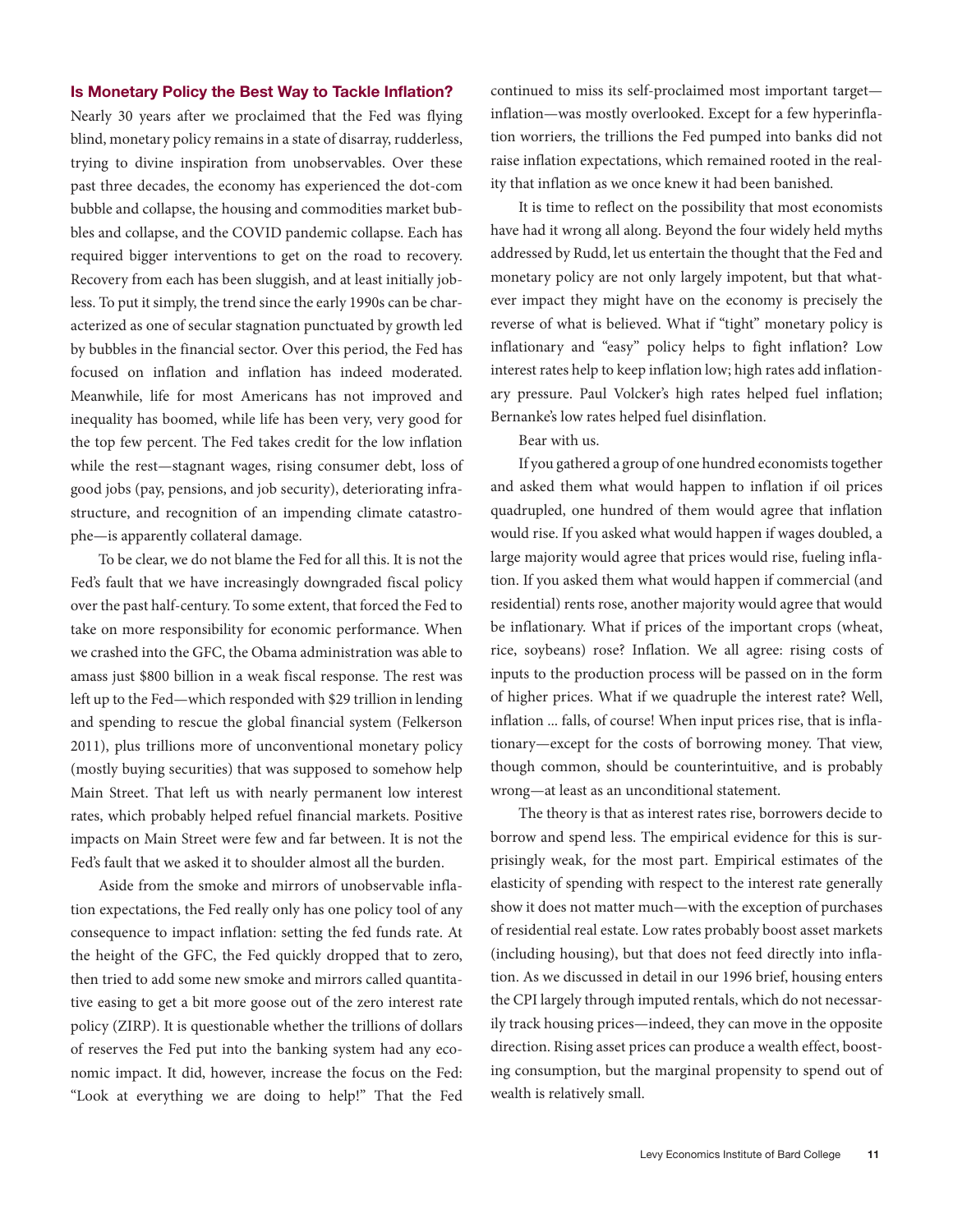Careful study by Steven Fazzari (1993) has shown that for most types of firms, the interest rate is not an important determinant of investment spending, which is considered to be the classical transmission mechanism of monetary policy. In theory, raising rates should reduce investment and thus aggregate demand through the investment spending multiplier—in theory, but not in practice, for the simple reason that what matters is expected profits. When optimism is high, a few percentage points higher borrowing costs do not change the net returns much. The interest rate–investment link is weak, and in the past few decades investment spending has not been a driver of the cycle anyway.

On the other hand, interest is a significant cost of doing business. To the extent that firms want to cover costs, they pass 16 higher interest costs along to consumers and purchases of intermediate goods by raising prices. The impact should be quite similar to that of a wage hike or an OPEC-led oil price increase. Interestingly, the Carter administration made the argument that 8 then Fed Chair Volcker's huge interest rate hikes were fueling inflation. As argued in a draft paper by David Freund and David 4 Stein (forthcoming):

the Carter Administration had recognized that the main driver of inflation was fuel costs, followed by Volcker's interest rate increases (which were themselves established in the interest of halting inflation). "Very large advances in energy prices and in the costs of home purchase and finance were dominant factors in the 13 percent rise in the consumer price index (CPI) during 1979," the Council of Economic Advisors noted in the 1980 Economic Report of the President. Food costs had also been a consistent source of inflation throughout the decade. The subsequent year's Economic Report of the President again affirmed this analysis. "[H]alf of the CPI is accounted for by energy, food, and home purchase and finance," Schultze and his colleagues wrote. So, Volcker's high interest rate policy, which was designed to curtail inflation, was a driving component of it. Rates went so high that, according to the 1980 CEA report, they hit "levels well above usury limits in many States."

It is not controversial to argue that the Fed raises rates when it thinks the economy is becoming overheated—this is called "taking away the punchbowl before the party gets out of hand." As Figure 1 shows, the Fed's rate hikes were impeccably timed: they raised rates going into recessions, and lowered them coming out.

Inflation generally rises before a recession (especially at the end of the 1970s—not so much thereafter) and falls over the course of the recession. This means that rate hikes and inflation are positively correlated, and unemployment rises with a lag (over the course of the recession, and even continues to rise after the end of the recession). Note, however, that we have had relatively stable inflation since the 1990s, with significant movement of the fed funds rate. While the Fed continues to raise rates going into a recession, and lower them coming out, inflation has not shown strong procyclical trends since the early 1990s. **FIGURE 20 AUNTS RATE, AND THE FEDERAL FUNDS RATE 1960–2021**

The unemployment rate has remained strongly anticyclical (unemployment goes down when the economy grows quickly) 20 even as inflation has not remained strongly procyclical. Recovery of employment takes longer, and the cyclical recovery 15 tends to be longer as compared to the earlier period. Recoveries have not generated inflation in recent years. In addition, while the fed funds rate was typically far above the inflation rate before 2000, it has typically been well under the inflation rate since then. If the Carter administration was correct in its belief that high interest rates added to inflation pressure, the low fed fund rates of the past three decades might have helped to keep inflation down.

If one did not know whether the Fed was targeting inflation or unemployment, the data displayed in Figure 1 and Figure 2



#### **Figure 1 Inflation and the Federal Funds Rate, 1960–2021**

*Source:* FRED

 $-$  PCE inflation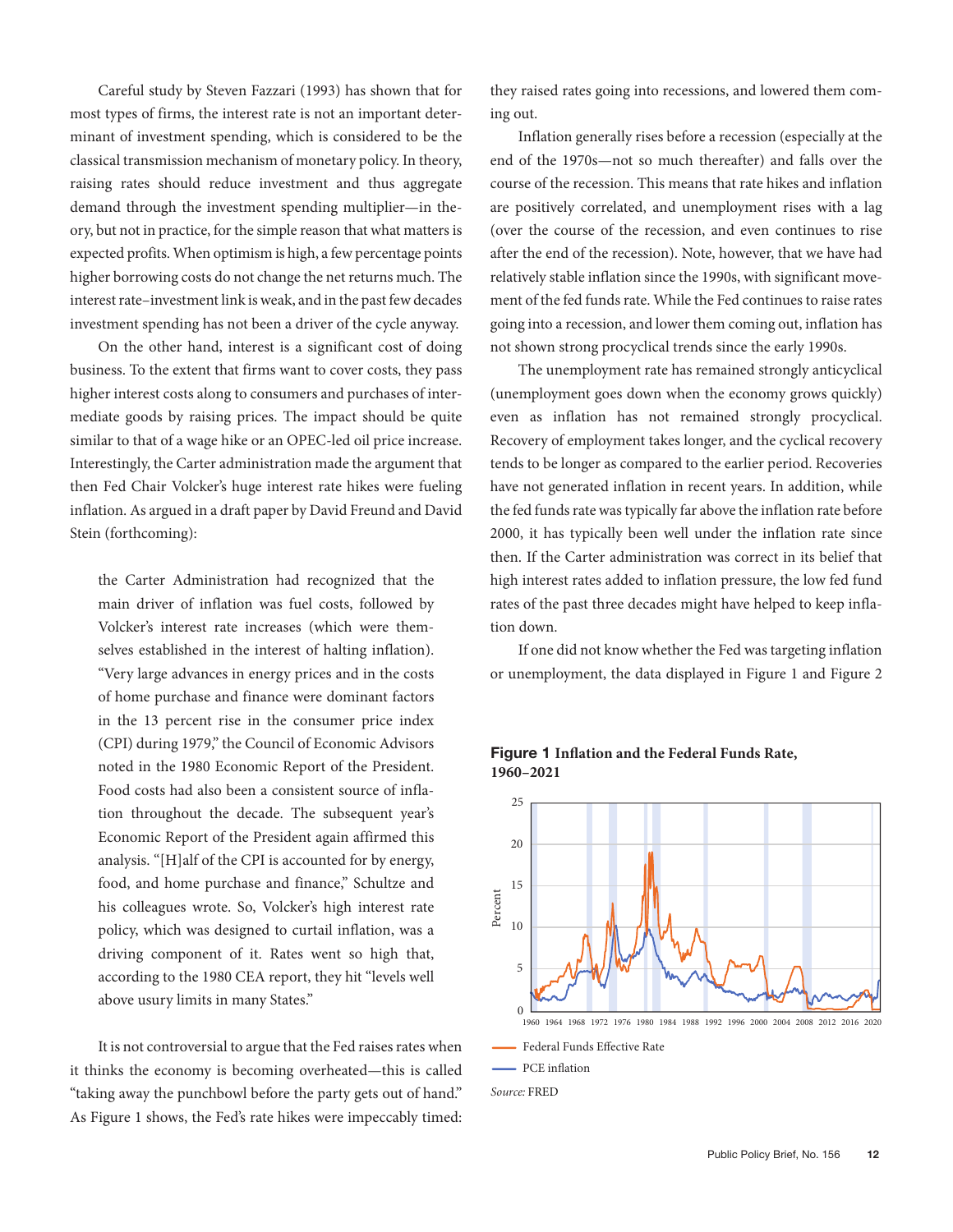might lead one to believe that fed funds rates are most focused on unemployment—raising rates when unemployment falls. But this simply might be because the unemployment rate falls in the expansion, reaching a bottom just before recession, which coincides with the typical rate hike.

In summary, the simple correlation of interest rates and inflation rates shows that they tend to move together. There are three obvious and competing explanations. First, if the Fed raises rates in response to actual inflation pressure, then there will be a positive correlation. Second, if the Fisher effect<sup>6</sup> is operative, as inflation rises, lenders raise nominal rates to preserve a real return on loans—so, again, the correlation will be positive. The third explanation relies on reverse causation: high interest rates mean high costs, increasing the incentive to raise prices. The first two are widely believed; the third is wildly heretical.

The Fisher effect would imply that negative inflationadjusted interest rates would be an anomaly—it is considered irrational to lend at a nominal rate that is not sufficiently higher than expected inflation. In practice, we cannot test this because—again—we do not observe the expected inflation.7 However, we can measure ex post to see if the nominal rate less actual inflation is positive—and we find that negative real ex post interest rates have been quite common, particularly in the period before Volcker. The Fisher effect does poorly by this test.

There is not much doubt that the Fed raises rates as



#### **Figure 2 Unemployment and the Federal Funds Rate, 1960–2021**

inflation rises and lowers them as inflation falls. In the current Fed view, as it raises rates, markets expect inflation to fall, and so it falls. As discussed, the sooner the Fed raises rates, the more convinced markets are that the Fed is doing its job effectively, so inflation expectations and actual inflation fall. If the Fed lowers rates when inflation is too low, the market will expect higher inflation and so inflation will rise. However, while the empirical record may be consistent with the first example, it has not been consistent with the second. Near-zero rates after the GFC did not increase actual inflation.

Interestingly, Rudd shows that households, especially, have been more reluctant to lower their inflation expectations since the days of Volcker: they always expect inflation to be about a percentage point above what professional forecasters expect and what actual inflation turns out to be. However, the near-continual ZIRP policy over the past dozen years did not cause households to raise their expectations at all, nor did professionals raise theirs. They held their expectations essentially constant over the whole period (again, with households expecting inflation to be a point higher, and the others expecting inflation to be slightly higher than actual).

The third possibility is simpler and consistent with both the high inflation and the low inflation periods: perhaps the Fed's high interest rate policy in high inflation periods helps to keep inflation up, while its low interest rate policy in low inflation periods helps to keep inflation down. This does not mean that monetary policy's reverse causation is the only explanation—or even the main explanation—for the correlation. Perhaps interest rate policy is just a festering boil on the inflation elephant's derrière—a concern but not the main driver of the elephant's rampage. When inflation finally runs out of steam (in recent years, a financial bubble busts and causes a downturn, while in the Volcker experiment, oil and commodity prices stabilized; in either case, price pressures settle), the Fed lowers interest rates as the inflation rate comes down. The lower rates take more steam out of the economy—as we explain next.

An analysis by Tauheed and Wray (2006) uses a system dynamics model with plausible parameters to show that higher 10 interest rates could stimulate spending through an interest income channel. If the private sector's debt ratio is small, and given low estimates of the interest rate elasticity of private spending, a higher rate will not reduce private spending significantly through an interest rate channel. However, if the national government's debt-to-GDP ratio is high, rate hikes increase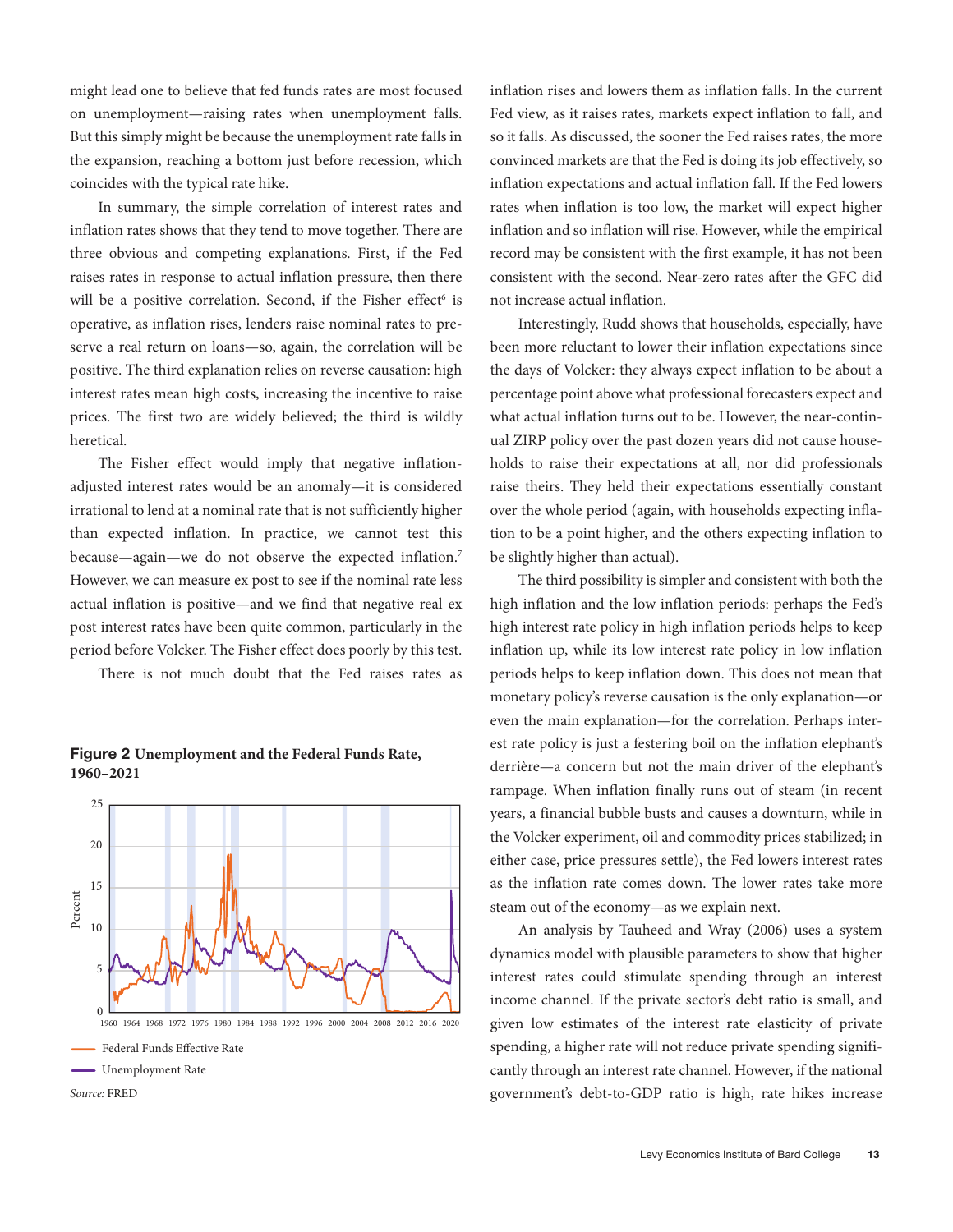government spending on interest. This increases private sector income, and with a high estimated propensity to consume out of income, this can stimulate the economy. Rate reductions have the opposite effect. Together with the effect of higher interest rates on business costs discussed above, this interest income channel could increase pressure on inflation when the Fed raises rates. These results are conditional on the size of the government debt ratio, the propensity to spend out of interest income received on government debt, and the interest elasticity of private spending. The private debt ratio also matters because higher interest rates increase debt burdens (most of the interest paid by private debtors will be received as interest income in the private sector, but there may be an asymmetric effect on debtors and creditors such that the net effect of raising interest rates on private debt is disinflationary), potentially triggering a financial crisis (as Volcker's policy did, and as the Fed's rate hikes after 2004 did).

#### **Toward a Better Mix of Fiscal and Monetary Policy**

In conclusion, control over the fed funds rate probably gives the Fed less control over spending and inflation than typically presumed, and it might not even move spending in the direction desired. In any event, the experience of the past two decades has raised the possibility that the Fed's policy is less potent than previously believed. At the very least, we need to consider putting more responsibility on fiscal policy for maintaining aggregate demand with reasonably constrained inflation and high employment. Fiscal policy has more tools—including the conventional tools of spending and taxing.

Congress also has tools that go beyond usual fiscal policy. It has used trade policy, regulations, wage and price controls, subsidies, and even rationing to fight past inflation. It can also release commodity buffer stocks (as President Biden has done in the case of oil) to reduce price pressures. Further, fiscal policy can be targeted in a way that monetary policy cannot: the Fed can raise or lower the fed funds rate, but it is difficult to use that to focus the impact on a region of the country or a particular kind of activity. Fiscal policy also can be used directly to promote building capacity to relieve price pressure. While the Fed can use nonconventional monetary policy to direct credit to particular groups (buying mortgage-backed securities to support home lending, buying municipal bonds to support local government), this presents two kinds of problems. The first is

the "you can lead a horse to water, but you cannot make her drink" sort of problem: the Fed still needs willing lenders and borrowers, both of which are hard to find in a slump. The second is that the Fed is a chosen body of experts that does not face reelection, not a democratic body representing the interests of the electorate. To the degree that we are going to use targeted policy, we are picking winners and losers, and that job is better left to our elected representatives.

The current dilemma in which we find ourselves brings into sharp focus the danger of relying on monetary policy to deal with inflation. The global pandemic severely disrupted global supply chains. What began as a supply-side shock morphed into a demand-side problem as incomes fell because people could not go to work, and many service-sector firms (especially) had to shut their doors. Complicated supply chains plus just-in-time production led to shortages of key components so that even with huge spending by the fiscal authorities to replace lost income from work, recovery of production has been constrained. As a result, prices are rising more rapidly than they have for years. So far, the Fed has been remarkably and admirably patient, insisting that the causes of the price hikes will fade away. However, these "transitory" conditions are stretching into many months and pressure is building on the Fed to "do something" before inflation expectations become unanchored.<sup>8</sup>

Yet, raising rates now would be the wrong response, especially if one believes that the interest elasticity of spending is high. Fighting the combination of slow growth and high inflation with higher interest rates would not help to restore the supply side of the economy. The correct response would be to increase spending on the supply side to relieve shortages which will require finance. Raising rates would raise the cost of finance. If the conventional views of interest rate effects are correct, it would be bad policy to raise rates when the supply side is struggling.

In any case, ramping up capacity in key areas is something fiscal policy is better equipped to do. For example, one of the bottlenecks has been insufficient capacity at the nation's docks for unloading container ships. We need to quickly restore and increase capacity—requiring both private and public spending. This is also the right time to begin to build alternatives to fossil fuels (shortages of which are driving up prices) and alternatives to stretched supply chains that were always vulnerable to disruption due to weather, earthquakes, and war. It is certainly true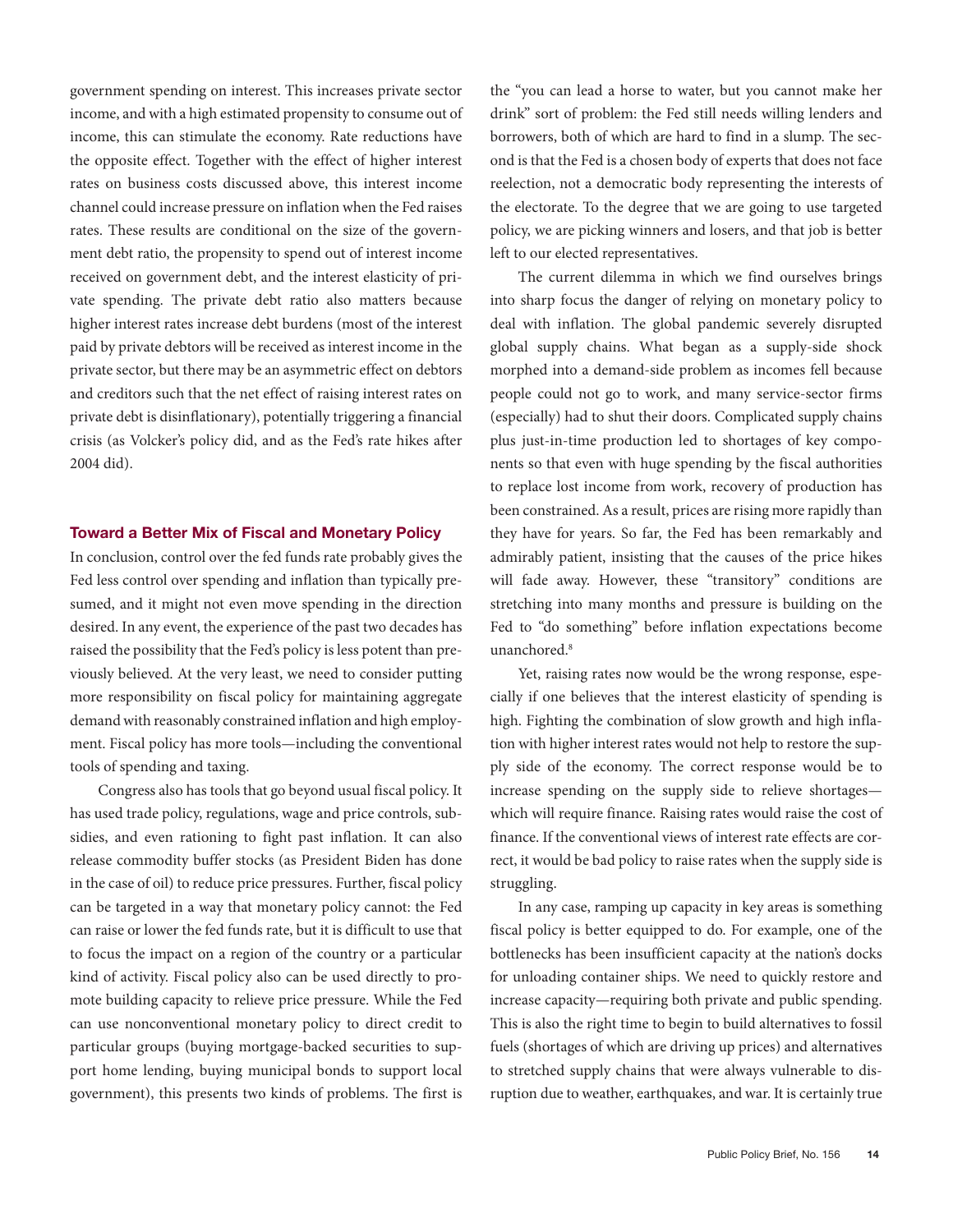that all of this transition will take time—but the time to start is now. And if monetary policy is to play any role, low rates would be more conducive to capacity building.

We are reminded of the misguided response to the oil price shocks of the early and late 1970s. These sparked high inflation in both cases, along with high unemployment—what was called stagflation. And in both cases the policy response was austerity—precisely the wrong response, as it increased unemployment sharply. The correct response then, and now, is to become more energy efficient and to promote alternative energy sources. Not only would that have avoided prolonged stagnation in the 1970s, it would also have reduced reliance on oil—an energy source that comes from regions of the world that are politically unstable and that was recognized even at the time as environmentally damaging. Today we realize that we have no choice: we must stop using fossil fuels. But the point we are making here is that austerity policy is not the right choice when inflation is coming from problems on the supply side.

The nation's GDP has not yet recovered to its pre-pandemic peak, which indicates that our problem today is not one of a general excess of demand—we have unused capacity in the form of unemployed labor and capital. It makes no sense to tackle inflation through a policy that is designed to reduce demand across the board. We need a targeted response, and as discussed, monetary policy is not appropriate for that task. The problem is very complex—it is still not safe to fully reopen the economy, and in any event, the US relies on imports of essential components, so full recovery of our economy will require either global recovery or developing domestic sources. Raising rates to produce a domestic downturn is not helpful.

Further, even if we believed that the problem is too much demand, the solution would be for fiscal policy to tighten since it is the pandemic's fiscal response that has been sustaining demand in the face of huge supply-side headwinds. We are not calling for this, even though we would have preferred a more targeted fiscal response to the pandemic. The best approach now is to do what we can to support the supply side of the economy—which includes getting people back to work safely.

#### **Conclusion**

We are asked to believe that the Fed can and does control inflation by anchoring long-term inflation expectations. Further, we are asked to believe that this is a proper role for the Fed and that low inflation should be a high priority—if not the highest. To some extent, this is even mandated by Congress, although the Fed is left to its own devices in choosing its policy tools as well as its target inflation rate.

The low inflation rates of the past quarter century are taken as evidence that the Fed has successfully achieved its goal albeit perhaps a bit too well over the past decade, as inflation has been persistently below target. We have argued that this claim cannot be proven or disproven by the evidence. We are reminded of the dog that stands at the window and barks as a jogger on the street gets closer to her house. The dog continues until the jogger passes by and reaches a distance considered to be safe. The dog is sure she has prevented a burglary. Proud of herself, she decides to begin barking earlier and longer, at any jogger in sight, then at kids playing in the yard across the street, at approaching and retreating cars, and at squirrels climbing trees, protecting the house from any possible invasion. The more she barks, the more effective she is. To do an even better job, she barks at the unseen threats, the unobservable burglars. That the house is never burglarized is proof that the barking works.

We think it is time to put to rest policy that is overly focused on unobservables. If the Fed is going to be tasked with fighting inflation, it ought to include those variables that are both observable and can be shown to be linked to inflation. This is similar to the conclusion reached by two Fed insiders—Rudd and Tarullo. It might also be time to reexamine our reliance on the Fed as the primary inflation fighter. The Fed cannot do much about supply-side driven inflation—which, arguably, was our problem in both of the high inflation periods in the 1970s as well as the problem we face now in recovery from the pandemic. And, we think, it is also time to question the link between the fed funds rate and inflation. Indeed, we suspect that part of the reason the Fed and the NMC have highlighted an unobservable is because the evidence for the interest rate–inflation link is not strong, and may even run in the wrong direction.

We do believe the Fed plays an important role in the economy, and it should focus on those matters over which it can have significant influence. The Fed has demonstrated its ability to come to the rescue when we need a lender of last resort. The Fed keeps our payments system functioning even when severe financial crisis hits. Both are worthy accomplishments. The Fed is the Treasury's bank and ensures government checks do not bounce and that interest on Treasury bonds gets paid in a timely manner. The Fed also plays a role in regulation and supervision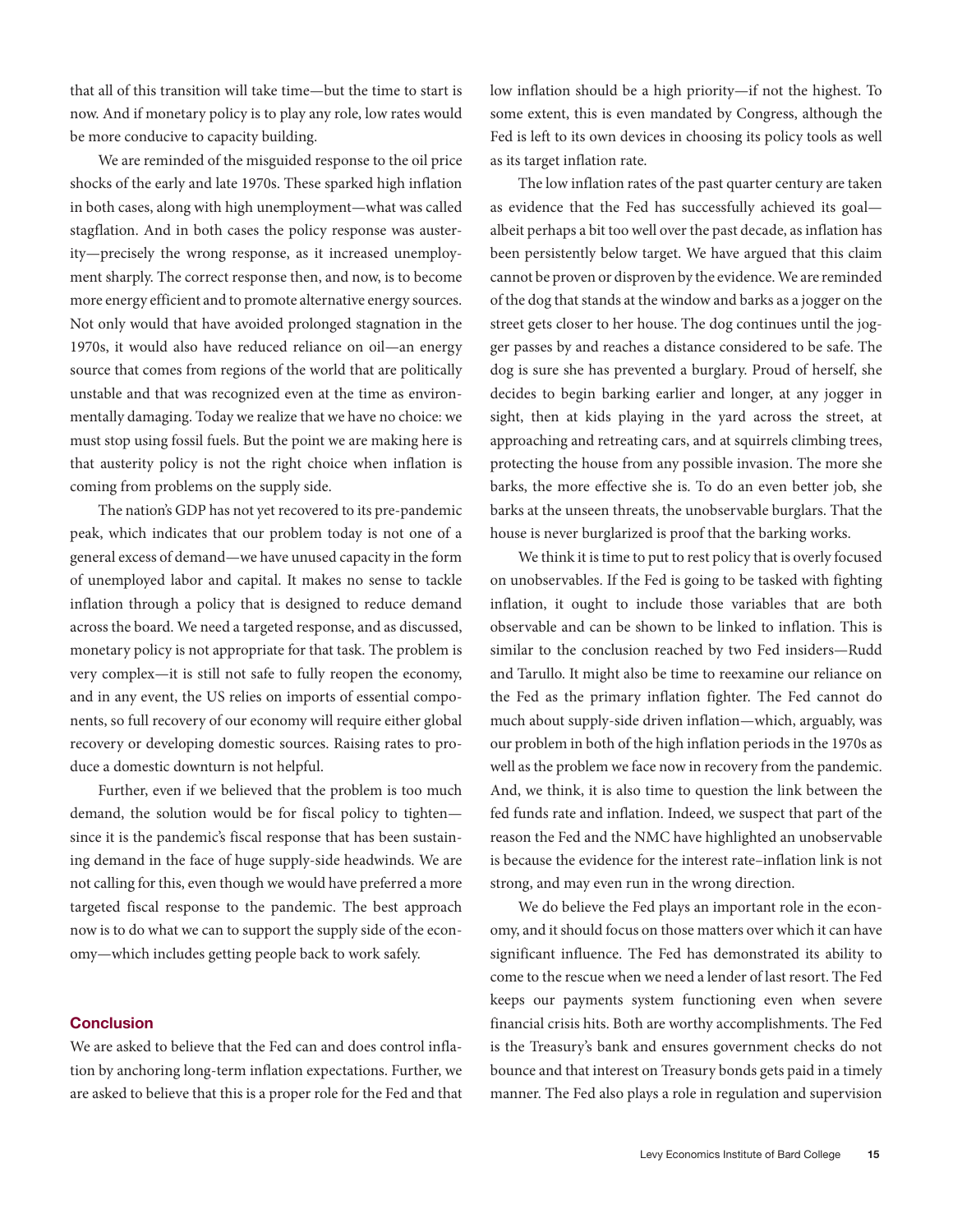of financial institutions—there its record may not be so stellar. For example, the Fed was given broad authority to regulate mortgage lending, and its performance was not very good during the run-up to the GFC. This is an area in which greater focus by the Fed might be called for.

Economists and the Fed should put less emphasis on ephemeral expectations—particularly for policy purposes. We would also like them to consider the joint possibility that monetary policy has little impact on real world inflation, and that the high inflation we experienced 40 years ago is unlikely to return in the near future. Further, more focus should be placed on price pressures that come from the supply side—outside of major wars, the demand side is not the main culprit. Finally, fiscal policy might be better suited to inflation fighting, whether it comes from the demand side or the supply side.

#### **Notes**

- 1. As will be discussed, another driver of inflation is borrowing costs—the Fed's policy of raising interest rates to fight inflation can add fuel to the inflation fire.
- 2. Previously, the Fed issued carefully coded releases near the end of each meeting, announcing, for example, the decision to "increase slightly the degree of pressure on reserve positions." This left it to markets to try to figure out what the new fed funds target rate would be. See Wray (2004b).
- 3. Below, we will see that the focus on long-term expectations actually conflicts with the underlying theoretical model in which demand gaps are instead related to short-term inflation expectations.
- 4. See the paper for details on how the ex post real rate was calculated.
- 5. We understand that the recent rise of inflation in the recovery from the pandemic may change this—a topic we address below.
- 6. This is the theory that the nominal interest rate equals some real interest rate plus expected inflation. It is based on the notion that a lender needs a "real return" that compensates for rising prices.
- 7. As the St. Louis Fed notes, "One such method of measuring inflation expectations is to compare how Treasury markets price two types of bonds: 'normal' bonds—with a constant nominal interest rate—and 'inflation-indexed' bonds with a yield that includes realized inflation. One can tease

out inflation expectations by subtracting the real bond yield from the nominal yield. This is the so-called breakeven inflation ..." (FRED 2021). However, as Rudd (2021) notes, we need the inflation expectations of those who can actually influence price- and wage-setting to assess whether expectations influence actual inflation. It is not clear that buyers of "TIPS"—inflation-indexed bonds—have that power. Further, as the Fed argues, "these expected inflation rates fan out at particular times, typically downward. And, every time, the shorter maturities seem to have the strongest reactions. This is simple arithmetic. For example, a 10-year expectation also contains the 5-year expectation; and, as long as expectations average out in the long run, the shorter-term expectation will be more variable" (FRED 2021). This is probably why Tarullo discounts "overuse" of expectations that seem to always presume inflation will converge to 2 percent in the long run.

8. Indeed, Chairman Powell recently announced (see Smialek and Rappeport 2021) that the Fed will be placing a greater weight on inflation concerns going forward (and that it plans to retire the use of the term "transitory").

#### **References**

- Fazzari, S. 1993. "The Investment-Finance Link: Investment and US Fiscal Policy in the 1990s." Public Policy Brief No. 9. Annandale-on-Hudson, NY: Levy Economics Institute of Bard College. October.
- Felkerson, J. A. 2011. "\$29,000,000,000,000: A Detailed Look at the Fed's Bailout by Funding Facility and Recipient." Levy Institute Working Paper No. 698. Annandale-on-Hudson, NY: Levy Economics Institute of Bard College. December.
- FRED (Federal Reserve Economic Data). 2021. "How to measure inflation expectations." The FRED Blog. Federal Reserve Bank of St. Louis. https://fredblog.stlouisfed. org/2018/12/how-to-measure-inflation-expectations/. Accessed December 1, 2021.
- Freund, D. M. P., and D. Stein. Forthcoming. "Monetary Dissent and the Erasure of State Power in American History." In Y. Nersisyan and L. R. Wray (eds.), *Elgar Companion to Modern Money Theory*. Cheltenham, UK: Edward Elgar.
- Gonzalez, H. B. 1993. "An Open Letter to the President." *Challenge* September–October: 30–31.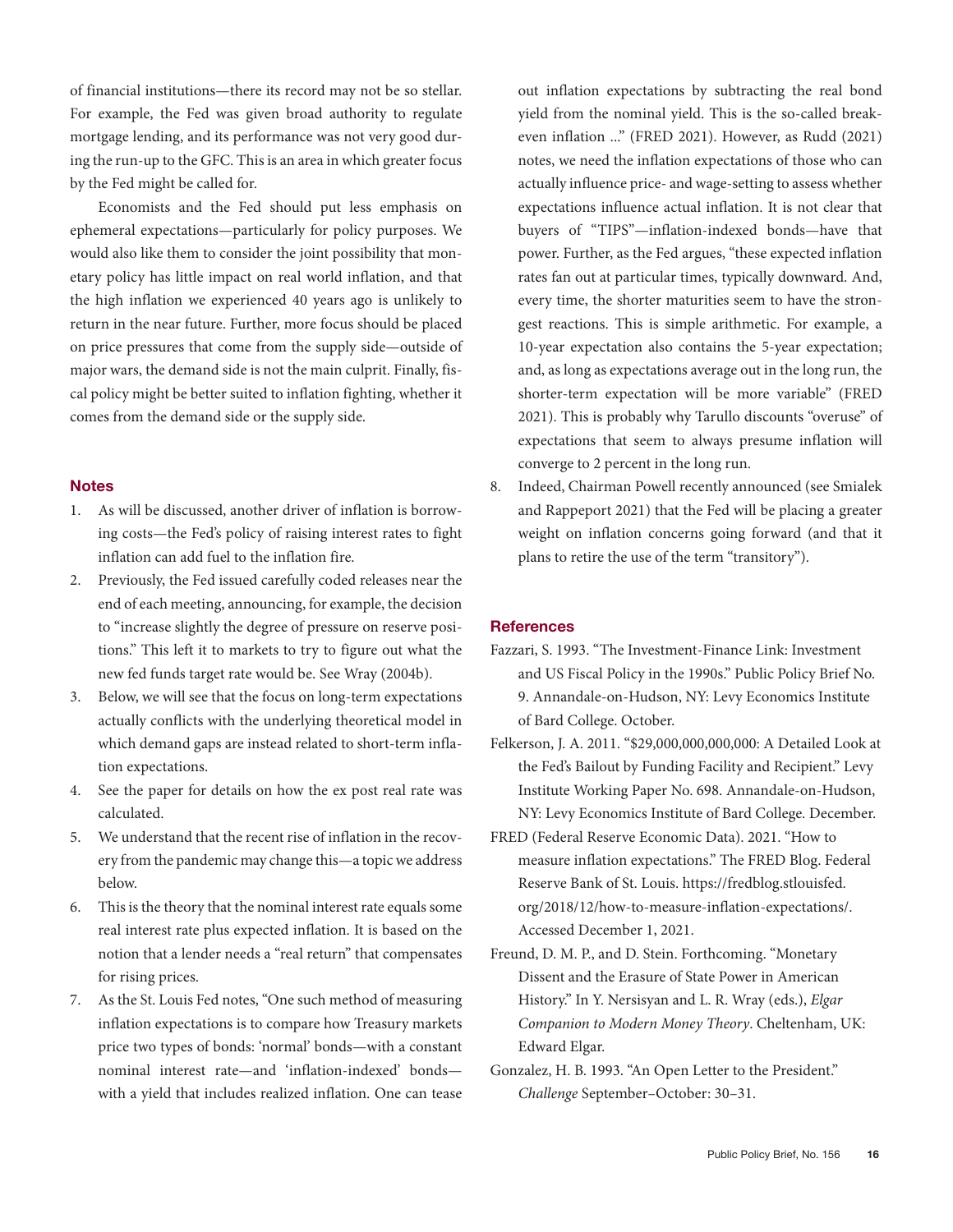Goodhart, C. A. E. 1975. "Problems of Monetary Management: The U.K. Experience." In *Papers in Monetary Economics*, Volume 1. Sydney: Reserve Bank of Australia.

- Greenspan, A. 1993. "Testimony of Alan Greenspan, Chairman, Federal Reserve Board." In *Monetary Policy Objectives: Midyear Review of the Federal Reserve Board*. July 20.
	- \_\_\_\_\_\_. 1994. "Testimony of Alan Greenspan, Chairman, Federal Reserve Board." In *Monetary Policy Objectives*: *Midyear Review of the Federal Reserve Board*. February 22.
- Mester, L. 2018. "Recent Inflation Developments and Challenges for Research and Monetary Policymaking" Speech at the 47th Konstanz Seminar on Monetary Theory and Monetary Policy, Insel Reicheneau, Germany, June 12.
- Papadimitriou, D. B., M. Nikiforos, and G. Zezza. 2021. "The Pandemic, the Stimulus, and the Future Prospects of the US Economy." Strategic Analysis. Annandale-on-Hudson, NY: Levy Economics Institute of Bard College. June.
- Papadimitriou, D. B., and L. R. Wray. 1994. "Monetary Policy Uncovered. Flying Blind: The Federal Reserve's Experiment with Unobservables."Public Policy Brief No. 15. Annandale-on-Hudson, NY: Levy Economics Institute of Bard College. September.
- \_\_\_\_\_\_. 1996. "Targeting Inflation: The Effects of Monetary Policy on the CPI and Its Housing Component." Public Policy Brief No. 27. Annandale-on-Hudson, NY: Levy Economics Institute of Bard College. September.
- Rudd, J. B. 2021. "Why Do We Think That Inflation Expectations Matter for Inflation? (And Should We?)." Finance and Economics Discussion Series 2021-062. Washington, DC: Board of Governors of the Federal Reserve System.
- Smialek, J., and A. Rappeport. 2021. "Watching inflation like a hawk, the Fed might start to cut its economic aid." *The New York Times*, November 30.
- Soss, N. M. 1993. "Real Interest Rates? ... Get Real!" *Challenge* September–October: 28–30.
- Tarullo, D. K. 2017. "Monetary Policy without a Working Theory of Inflation." Hutchins Center Working Paper No. 33. Washington, DC: The Brookings Institution. October.
- Tauheed, L., and L. R. Wray. 2006. "System Dynamics of Interest Rate Effects on Aggregate Demand." In L. R. Wray and M. Forstater (eds.), *Money, Financial Instability and Stabilization Policy*. Cheltenham, UK: Edward Elgar.
- Wray, L. R. 2004a. "The Case for Rate Hikes Did the Fed Prematurely Raise Rates?" Public Policy Brief No. 79. Annandale-on-Hudson, NY: Levy Economics Institute of Bard College. August.
	- \_\_\_\_\_\_. 2004b. "The Fed and the New Monetary Consensus: The Case for Rate Hikes, Part Two." Public Policy Brief No. 80. Annandale-on-Hudson, NY: Levy Economics Institute of Bard College. December.